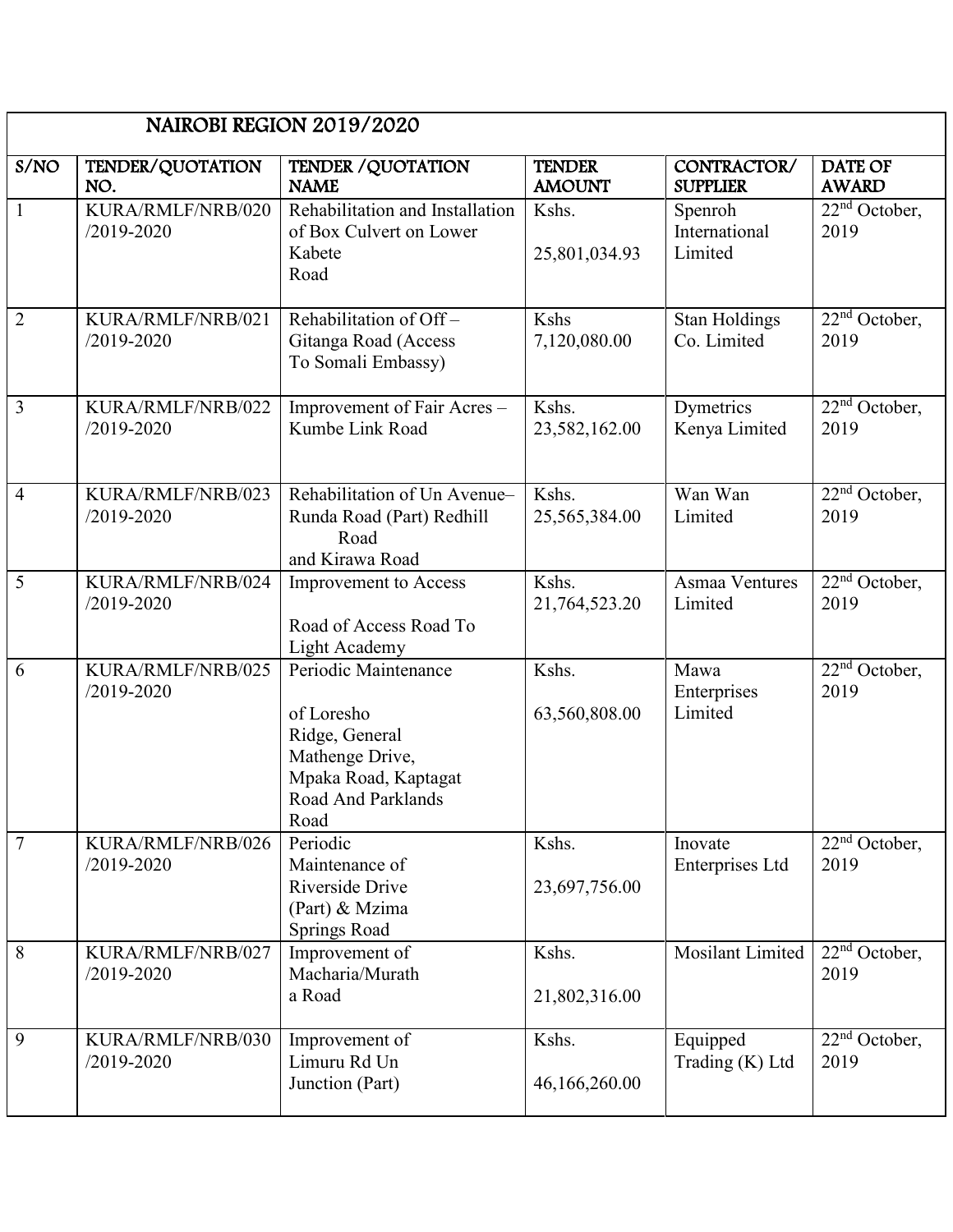| 10 | KURA/RMLF/NRB/031<br>/2019-2020        | Improvement of<br>Clay City-Thika<br>Road (Seasons)                                                                  | Kshs.<br>48,007,528.00                  | Kirimara<br>General<br>Agencies Ltd         | 22 <sup>nd</sup> October,<br>2019 |
|----|----------------------------------------|----------------------------------------------------------------------------------------------------------------------|-----------------------------------------|---------------------------------------------|-----------------------------------|
| 11 | KURA/RMLF/NRB/035<br>/2019-2020        | Periodic<br>Maintenance of<br>Mukoma Road                                                                            | Kshs.<br>21,611,950.72                  | Dadsons<br>Services Limited                 | $22nd$ October,<br>2019           |
| 12 | KURA/RMLF/NRB/033<br>/2019-2020        | Periodic Maintenance of<br>Marurui East/West Road<br>(Part)                                                          | Kshs<br>37,415,800.00                   | Juvenile<br>Contractors<br>Limited          | $22nd$ October,<br>2019           |
| 13 | KURA/RMLF/NRB/032<br>/2019-2020        | Periodic Maintenance of<br>Garden Estate Road (Part);<br>Repairs And Spot<br>Improvement<br>Of Pipeline Estate Roads | Kshs<br>44,635,060.00                   | Hanat<br>Construction<br>Company<br>Limited | $22nd$ October,<br>2019           |
| 14 | <b>KURA/RMLF/NRB</b><br>/202/2019-2020 | Rehabilitation of<br>East Gate Road                                                                                  | Kshs.<br>189,612,718.4<br>$\mathcal{O}$ | Dennix Limited                              | $22nd$ October,<br>2019           |
| 15 | <b>KURA/RMLF/NRB</b><br>/018/2019-2020 | Performance Based Routine<br>Maintenance of Lot 3 Roads                                                              | Kshs.<br>202,608,732.00                 | Red Orchid<br>Company Ltd                   | 22 <sup>nd</sup> October,<br>2019 |
| 16 | <b>KURA/RMLF/NRB</b><br>/019/2019-2020 | Performance Based<br>Routine Maintenance of Lot 4<br>Roads                                                           | Kshs.136,438,6<br>20.00                 | <b>Centual Ventures</b><br>Limited          | $22nd$ October,<br>2019           |
| 17 | KURA/RMLF/NRB/<br>028/2019-2020        | Improvement of Naivasha<br>Road<br>Walkway And Kikuyu Road<br>(Part                                                  | Kshs.<br>73, 141, 387. 20               | Endokways<br>Services Ltd                   | $22nd$ October,<br>2019           |
| 18 | KURA/RMLF/NRB/<br>034/2019-2020        | Rehabilitation of Bogani<br>Road,<br>Maasai West Road, Ushirika<br>Road and Karen Road (Part)                        | Kshs.<br>168,714,692.00                 | Kewa E.A Ltd                                | 22 <sup>nd</sup> October,<br>2019 |
| 19 | KURA/RMLF/NRB/029<br>/2019-2020        | Rehabilitation of Argwings<br>Kodhek, Ole Dume<br>And Gitanga Road                                                   | Kshs<br>70,853,380.00                   | Amma<br>Construction<br>Company<br>Limited  | 22 <sup>nd</sup> October,<br>2019 |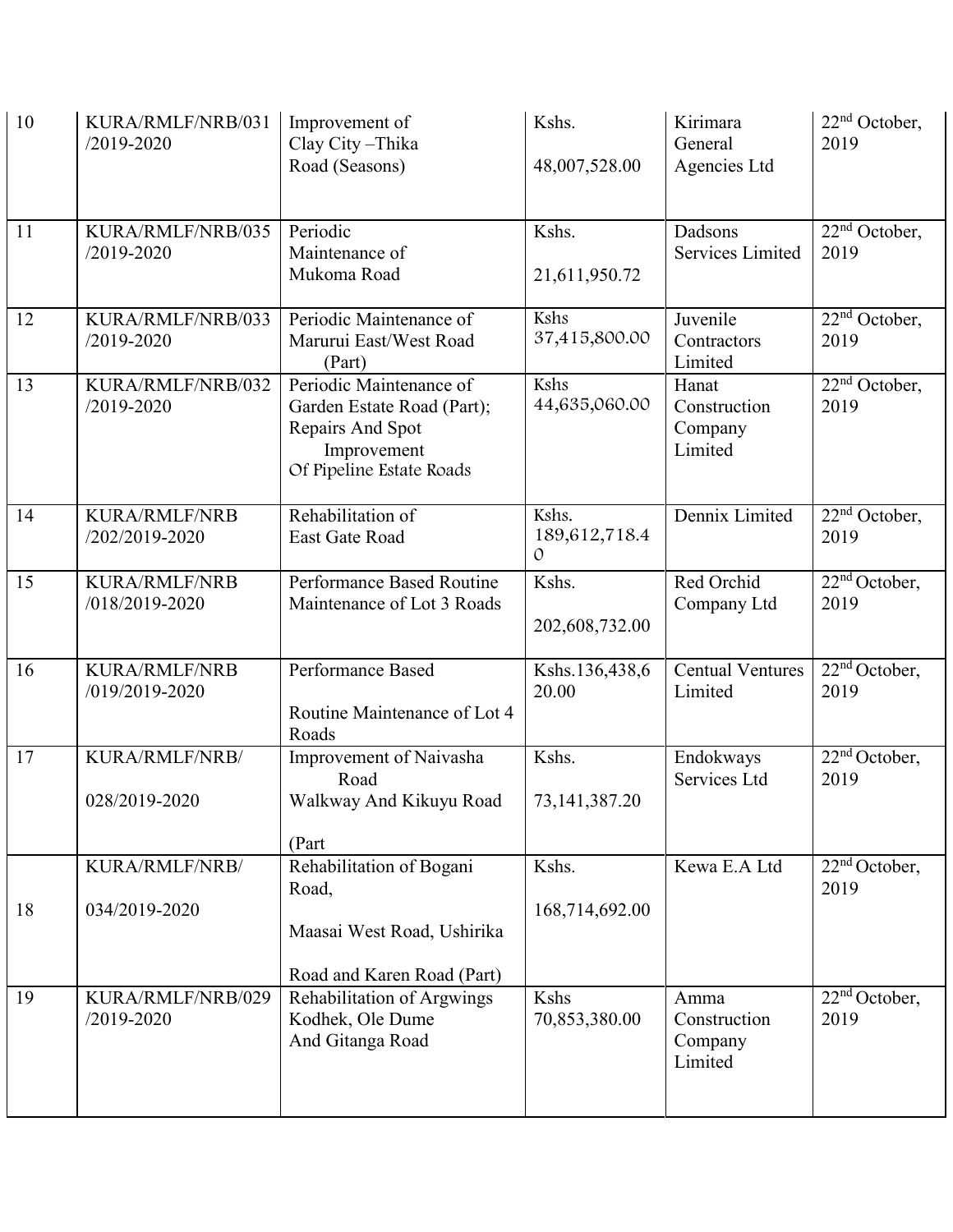| 20              | KURA/RMLF/NER/195<br>/2019-2020  | Periodic Maintenance of Lot 1<br>Roads (Garissa County) Youth                       | Kshs.<br>18,295,172.00   | <b>Green Earth</b><br>Construction and<br>Enterprise Ltd                | 8 <sup>th</sup> November,<br>2019              |
|-----------------|----------------------------------|-------------------------------------------------------------------------------------|--------------------------|-------------------------------------------------------------------------|------------------------------------------------|
| $\overline{21}$ | KURA/RMLF/NER/197/<br>2019-2020. | Periodic Maintenance Of Lot 3<br>Roads (Garissa County)                             | Kshs.<br>4,477,658.00    | Kulan<br>Construction Co.<br>Limited                                    | 8 <sup>th</sup> November,<br>2019              |
| $\overline{22}$ | KURA/RMLF/NER/198/<br>2019-2020. | Routine Maintenance of Lot 4<br>Roads Wajir County All                              | Kshs.<br>16,220.210.40   | <b>Bishin</b><br>Transporters and<br>Construction<br>Company<br>Limited | $\overline{8}$ <sup>th</sup> November,<br>2019 |
| 23              | KURA/RMLF/NER/199/<br>2019-2020  | Periodic Maintenance of Lot 5<br>Roads (Wajir County) Youth                         | Kshs.<br>11,499,525.44   | <b>Aror Company</b><br>Limited                                          | 8 <sup>th</sup> November,<br>2019              |
| 24              | KURA/RMLF/NER/200/<br>2019-2020  | Periodic Maintenance of Lot 6<br>Roads: (Mandera County)<br>All                     | Kshs.<br>16, 557, 492.00 | Northshore<br>Contractors<br>Limited                                    | 8 <sup>th</sup> November,<br>2019              |
| 25              | KURA/RMLF/NER/201/<br>2019-2020  | Periodic Maintenance Of Lot 7<br>Roads (Mandera County)<br>Youth                    | Kshs.<br>8,049,124.00    | Akan Company<br>Limited                                                 | 8 <sup>th</sup> November,<br>2019              |
|                 |                                  | LOWER EASTERN REGION 2019/2020                                                      |                          |                                                                         |                                                |
| $\overline{26}$ | KURA/RMLF/LE/<br>152/2019-2020   | Periodic Maintenance of Lot 1<br>Roads In Kitui County (Kitui-<br>Kavalola-Chuluni) | Kshs.<br>6,880,888.00    | Maqet<br>Construction Co.<br>Limited                                    | 8 <sup>th</sup> November,<br>2019              |
| $\overline{27}$ | KURA/RMLF/LE/<br>153/2019-2020   | Routine Maintenance of Lot 2<br>Roads In Kitui County<br>(Kalatini-Wikililye Road)  | Kshs.<br>4,423,196.00    | Kaka General<br><b>Investments</b> Ltd                                  | $8th$ November,<br>2019                        |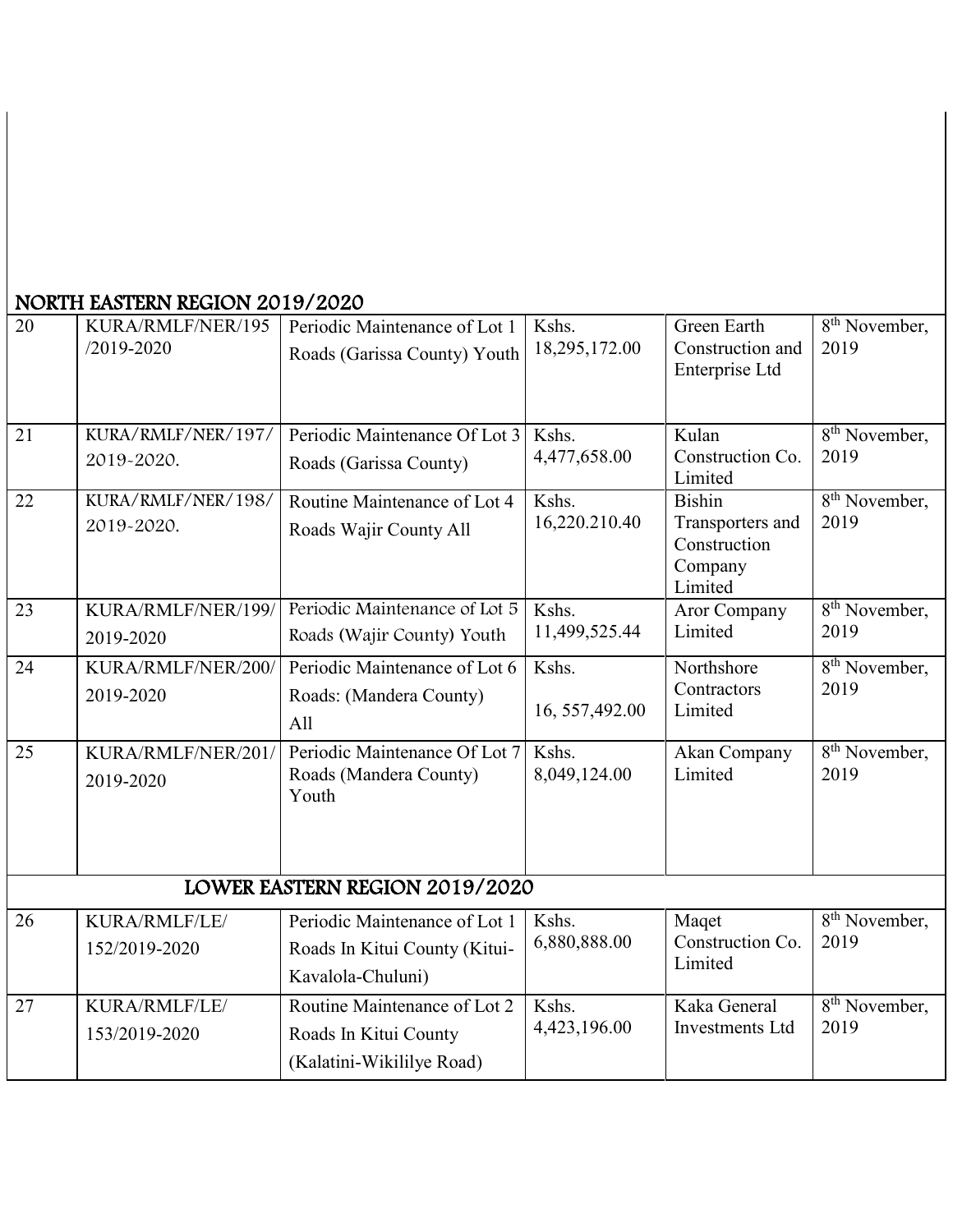| 28  | KURA/RMLF/LE/<br>154/2019-2020. | Periodic Maintenance of Lot 3<br>Roads In Kitui County<br>(Kabati-Musengo Road)                                               | Kshs.<br>20,787,158.24   | Kendril<br>Construction<br>Company Ltd              | 8 <sup>th</sup> November,<br>2019              |
|-----|---------------------------------|-------------------------------------------------------------------------------------------------------------------------------|--------------------------|-----------------------------------------------------|------------------------------------------------|
| 29  | KURA/RMLF/LE/<br>155/2019-2020  | Routine Maintenance of Lot 4<br>Roads In Kitui County(Kitui<br>Cbd Roads)                                                     | Kshs.<br>4,216,663.80    | Macrocida<br>Construction<br>Enterprises<br>Limited | $\overline{8}$ <sup>th</sup> November,<br>2019 |
| 30  | KURA/RMLF/LE/<br>156/2019-2020. | Periodic Maintenance of Lot 5<br>Roads In Kitui County<br>(Kabumbuni-Wikililye<br>Road)                                       | Kshs.<br>24,822,973.40   | Gukem<br><b>Construction Ltd</b>                    | $\overline{8}$ <sup>th</sup> November,<br>2019 |
| 31  | KURA/RMLF/LE/<br>157/2019-2020  | Upgrading of Lot 6 Roads In<br>Mavoko Area, Machakos<br>County (Devki-Kinanie Road)                                           | Kshs.<br>47,829,990.00   | <b>Benmoore Civils</b><br>Limited                   | 8 <sup>th</sup> November,<br>2019              |
| 32  | KURA/RMLF/LE/<br>158/2019-2020  | Periodic Maintenance of Lot 7<br>Roads In Mavoko Area,<br>Machakos County (Mlolongo-<br>Kware-Katani-Kamulu Road)             | Kshs.<br>5,662,540.00    | Adamco<br>Investment<br>Company<br>Limited          | $\overline{8}$ <sup>th</sup> November,<br>2019 |
| 33. | KURA/RMLF/LE/<br>159/2019-2020  | Periodic Maintenance of Lot 8<br>Roads In Mavoko Area,<br>Machakos County(Devki-<br>Pepe-Vanillas)                            | Kshs.<br>5,184,891.44    | Latiqa<br>International<br>Limited                  | $8th$ November,<br>2019                        |
| 33  | KURA/RMLF/LE/<br>160/2019-2020  | Periodic Maintenance Of Lot 9<br>Roads In Mavoko Area,<br>Machakos County (Mzee<br>Pauranha Road)                             | 4,952,38<br>Kshs<br>8.00 | Watema Springs<br>Ltd                               | 8 <sup>th</sup> November,<br>2019              |
| 34  | KURA/RMLF/LE/<br>161/2019-2020  | Periodic Maintenance of Lot<br>10 Roads In Mavoko,<br>Machakos County (Mlolongo-<br>Athi River & Pepe-Tuskys-<br>Shell Roads) | Kshs.<br>4,179,271.00    | <b>Biscon Company</b><br>Limited                    | 8 <sup>th</sup> November,<br>2019              |
| 35  | KURA/RMLF/LE/<br>162/2019-2020  | Periodic Maintenance of Lot<br>11 Roads In Machakos Town,<br>Machakos County (Off Kitui<br>Rd-Kusymumo)                       | Kshs.<br>5,999,999.09    | <b>Dadson Services</b><br>Limited                   | 8 <sup>th</sup> November,<br>2019              |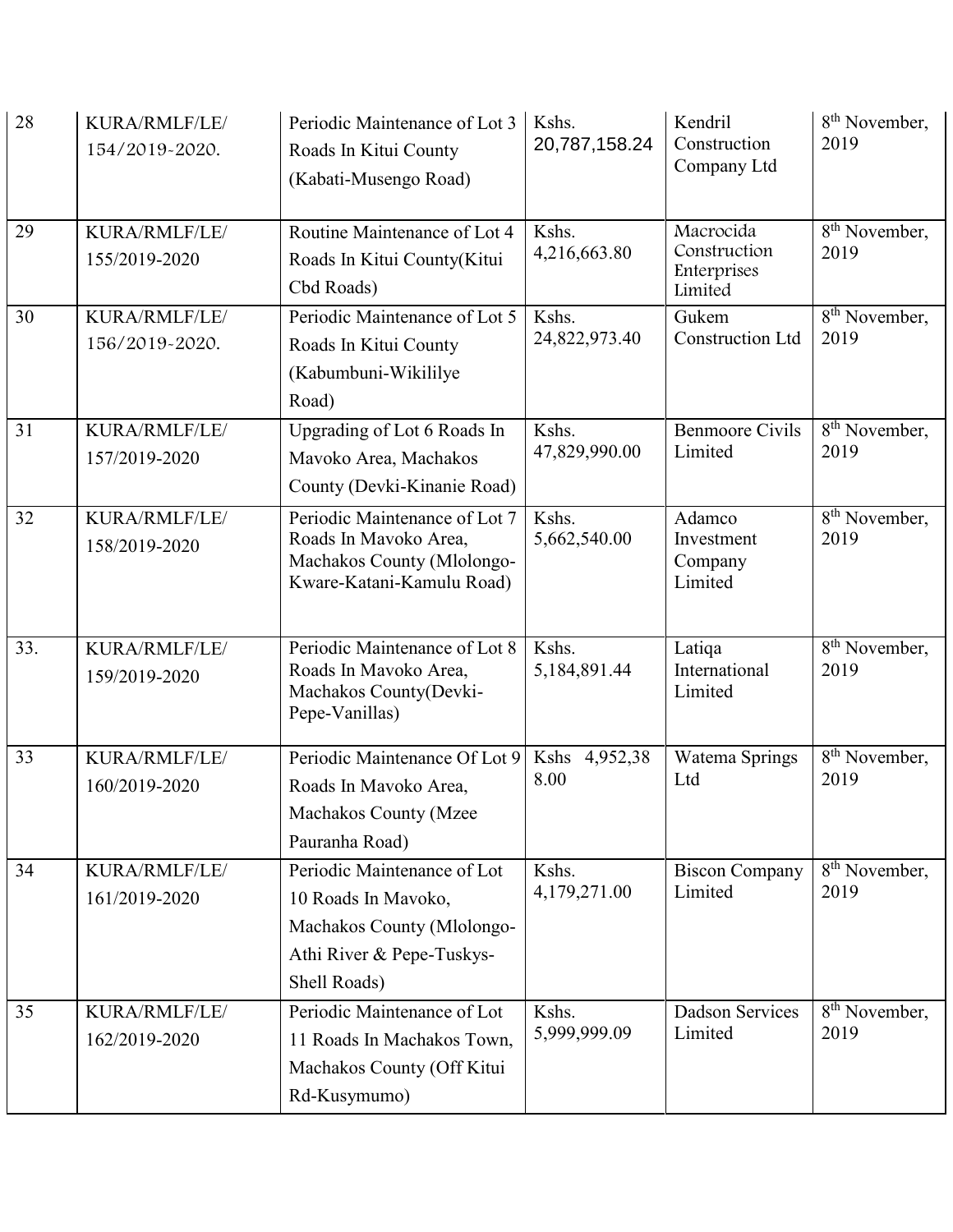| 36 | KURA/RMLF/LE/<br>163/2019-2020        | Periodic Maintenance of Lot<br>12 Roads In Machakos Town,<br>Machakos County (Katumani-<br>Vota-Konza)                       | Kshs.<br>48,725,362.68 | Barckdo<br>Enterprises Ltd                   | 8 <sup>th</sup> November,<br>2019 |
|----|---------------------------------------|------------------------------------------------------------------------------------------------------------------------------|------------------------|----------------------------------------------|-----------------------------------|
| 37 | KURA/RMLF/LE/<br>164/2019-2020        | Periodic Maintenance of Lot<br>13 Roads In Machakos,<br>Machakos County (Kitangi-<br>Kathome Road)                           | Kshs.<br>12,062,840.00 | Atiba Limited                                | 8 <sup>th</sup> November,<br>2019 |
| 38 | KURA/RMLF/LE/<br>165/2019-2020.       | Periodic Maintenance of Lot<br>14 Roads In Machakos Town,<br>Machakos County (Off<br>Machakos Kangundo Rd-Kwa<br>Kyele Road) | Kshs.<br>21,854,256.16 | Kunta Kinte<br>Enterprises Ltd               | 8 <sup>th</sup> November,<br>2019 |
| 39 | KURA/RMLF/LE/<br>166/2019-2020        | Routine Maintenance of Lot<br>15 Roads In Machakos,<br>Machakos County (Machakos<br>Cbd Roads)                               | Kshs.<br>15,682,776.60 | Nguuti<br>Investment<br>Company Ltd          | 8 <sup>th</sup> November,<br>2019 |
| 40 | KURA/RMLF/LE/<br>167/2019-2020.       | Periodic Maintenance of Lot<br>16 Roads In Wote Town,<br>Makueni County(Watuka-<br>Wote Road)                                | Kshs.<br>13,036,776.00 | Value Edge<br><b>General Supplies</b><br>Ltd | 8 <sup>th</sup> November,<br>2019 |
| 41 | KURA/RMLF/LE/<br>168/2019-2020        | Periodic Maintenance of Lot<br>17 Roads In Wote Town,<br>Makueni County (Wote Cbd<br>Roads)                                  | Kshs.<br>8,544,444.00  | Iyuki Ltd                                    | 8 <sup>th</sup> November,<br>2019 |
|    |                                       | NYANZA REGION 2019/2020                                                                                                      |                        |                                              |                                   |
| 42 | KURA/RMLF/NZ/<br>122/2019-2020        | Performance Based Routine<br>Maintenance Of Lot 1 Roads<br>(Siaya Urban Area)                                                | Kshs.<br>11,019,895.60 | Hydroburd Ltd                                | 8 <sup>th</sup> November,<br>2019 |
| 43 | <b>KURA/RMLF/NZ</b><br>/123/2019-2020 | Periodic Maintenance<br>of Lot 2 Roads<br>(Siaya Urban Area)                                                                 | Kshs.<br>18,256,022.00 | Pelor Services<br>Ltd                        | $8th$ November,<br>2019           |
| 44 | KURA/RMLF/NZ/<br>124/2019-2020        | <b>Routine Maintenance</b><br>of Lot 3 Roads<br>(Siaya Urban Area)                                                           | Kshs.<br>5,769,820.86  | <b>Skytex Group</b><br>Limited               | 8 <sup>th</sup> November,<br>2019 |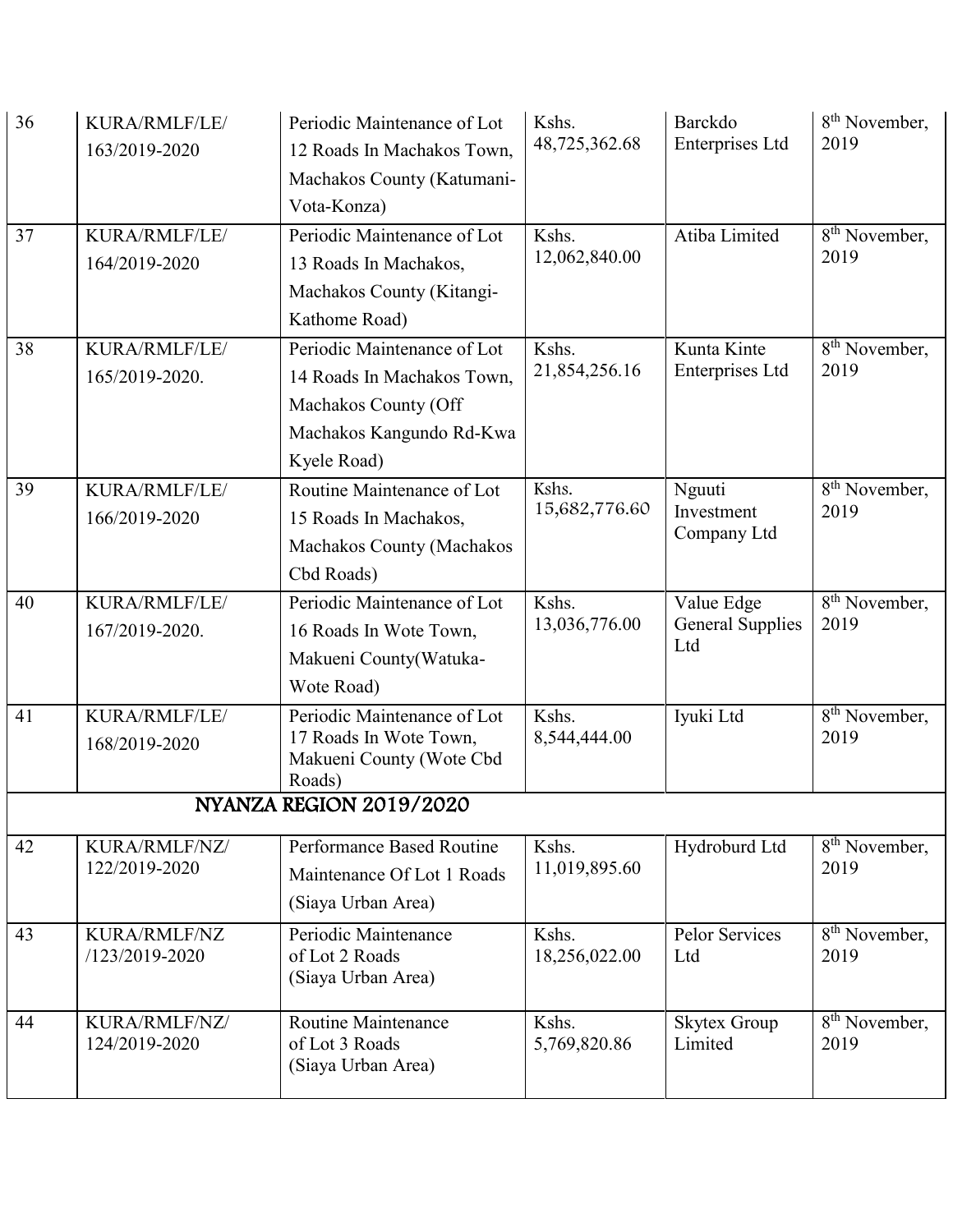| 45              | KURA/RMLF/NZ/<br>125/2019-2020 | <b>Performance Based</b><br>Routine Maintenance<br>of Lot 4 Roads (Bondo<br>Urban Area) | Kshs.<br>3,463,617.78  | Jofuma<br>Construction<br>Company Ltd | 8 <sup>th</sup> November,<br>2019              |
|-----------------|--------------------------------|-----------------------------------------------------------------------------------------|------------------------|---------------------------------------|------------------------------------------------|
| 46              | KURA/RMLF/NZ/<br>126/2019-2020 | Routine Maintenance<br>of Lot 5 Roads<br>(Bondo Urban Area)                             | Kshs.<br>5,405,124.40  | Tuli Investments<br>Limited           | 8 <sup>th</sup> November,<br>2019              |
| $47\,$          | KURA/RMLF/NZ/<br>127/2019-2020 | Periodic Maintenance<br>of Lot 6 Roads<br>(Bondo Urban Area)                            | Kshs.<br>13,132,916    | Antco<br>Investments<br>Limited       | 8 <sup>th</sup> November,<br>2019              |
| 48              | KURA/RMLF/NZ/<br>128/2019-2020 | Performance Based<br>Routine Maintenance<br>of Lot 7 Roads<br>(Kisumu Urban Area)       | Kshs.<br>22,169,677.56 | Geo-Lake<br>International Ltd         | $\overline{8^{th}}$ November,<br>2019          |
| 49              | KURA/RMLF/NZ/<br>129/2019-2020 | Periodic Maintenance<br>of Lot 8 Roads<br>(Kisumu Urban Area)                           | Kshs.<br>8,913,625.60  | Triple<br>Construction Co.<br>Ltd     | 8 <sup>th</sup> November,<br>2019              |
| 50              | KURA/RMLF/NZ/<br>130/2019-2020 | Periodic Maintenance<br>of Lot 9 Roads<br>(Kisumu Urban Area)                           | Kshs.<br>11,076,863    | Nedomall<br>Limited                   | $8th$ November,<br>2019                        |
| 51              | KURA/RMLF/NZ/<br>131/2019-2020 | Periodic Maintenance<br>of Lot 10 Roads<br>(Kisumu Urban Area)                          | Kshs.<br>9,434,164.00  | Jengocon<br>Limited                   | $\overline{8}$ <sup>th</sup> November,<br>2019 |
| $\overline{52}$ | KURA/RMLF/NZ/<br>132/2019-2020 | Routine Maintenance of<br>Lot 11 Roads<br>(Kisumu Urban Area)                           | Kshs.<br>9,368,327.04  | Ramstar<br>Enterprises Ltd            | $\overline{8^{th}}$ November,<br>2019          |
| 53              | KURA/RMLF/NZ/<br>133/2019-2020 | Routine Maintenance of<br>Lot 12 Roads<br>(Kisumu Urban Area)                           | Kshs.<br>12,969,421    | Landmark<br>General Works<br>Ltd      | 8 <sup>th</sup> November,<br>2019              |
| 54              | KURA/RMLF/NZ/<br>134/2019-2020 | Periodic Maintenance<br>of Lot 13 Roads<br>(Kisumu Urban Area)                          | Kshs.<br>25,751,839.92 | Stadia Builders<br>Ltd                | 8 <sup>th</sup> November,<br>2019              |
| 55              | KURA/RMLF/NZ/<br>135/2019-2020 | Routine Maintenance<br>of Lot 14 Roads<br>(Kisumu Urban Area)                           | Kshs.<br>8,692,947.20  | Onsite<br>Developers Ltd              | 8 <sup>th</sup> November,<br>2019              |
| 56              | KURA/RMLF/NZ/<br>136/2019-2020 | Performance Based                                                                       | Kshs.<br>8,582,294.80  | Homaki<br>Holdings Ltd                | $\overline{8^{th}}$ November,<br>2019          |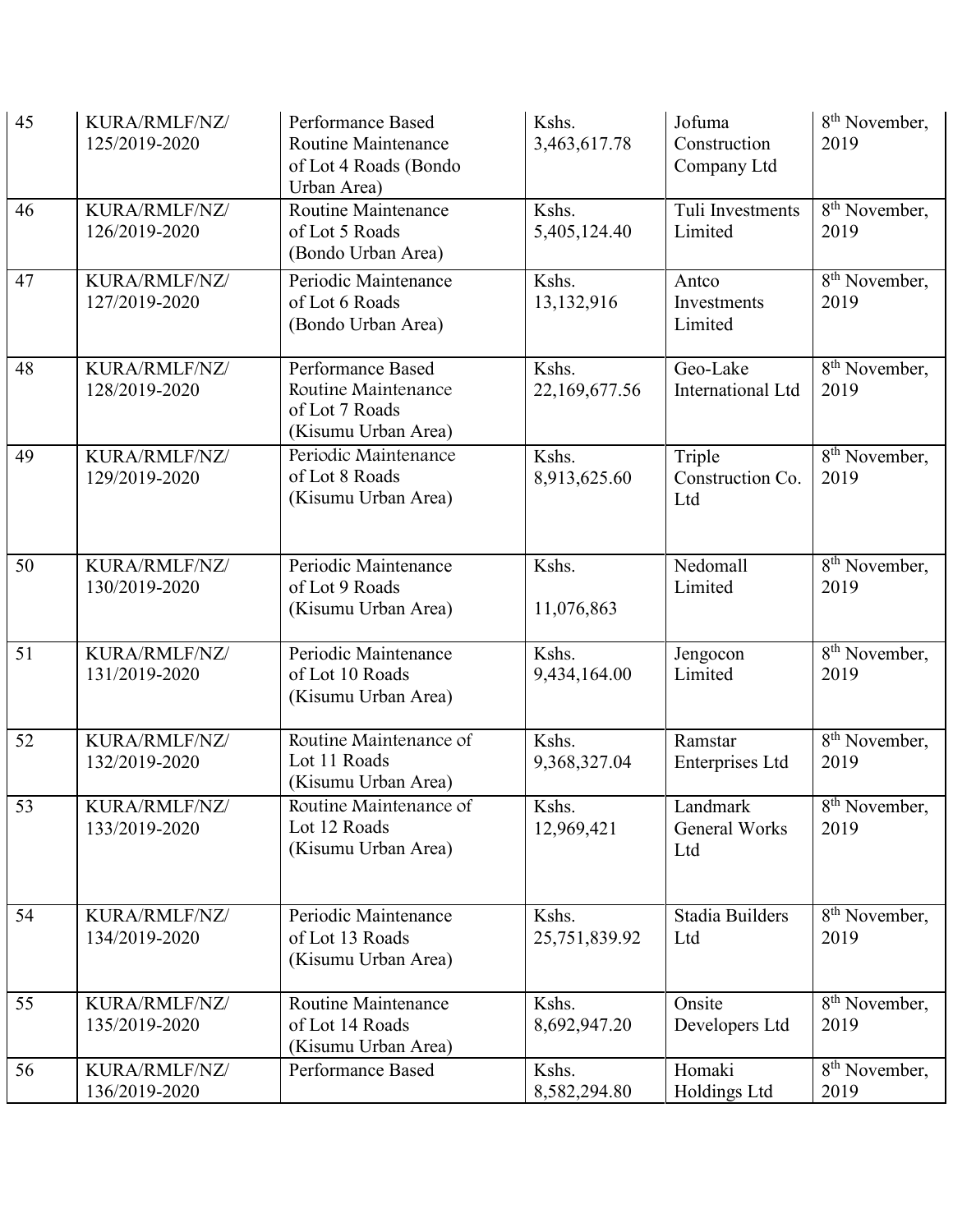| 57 | KURA/RMLF/NZ/<br>137/2019-2020  | Routine Maintenance<br>of Lot 15 Roads<br>(Kisumu Urban Area)<br>Periodic Maintenance<br>of Lot 16 Roads (Kisii<br>Urban Area) | Kshs.<br>30,837,219.60         | Tagza<br>Engineering<br>Company<br>Limited | 8 <sup>th</sup> November,<br>2019              |
|----|---------------------------------|--------------------------------------------------------------------------------------------------------------------------------|--------------------------------|--------------------------------------------|------------------------------------------------|
| 58 | KURA/RMLF/NZ/<br>138/2019-2020  | Routine Maintenance<br>of Lot 17 Roads (Kisii<br>Urban Area)                                                                   | Kshs.<br>8,861,785.20          | Hano Investment<br>Ltd                     | 8 <sup>th</sup> November,<br>2019              |
| 59 | KURA/RMLF/NZ/<br>139/2019-2020  | Periodic Maintenance of<br>Lot 18 Roads<br>(Kisii Urban Area)                                                                  | Kshs.<br>9,709,176,80          | <b>Arcad Limited</b>                       | $\overline{8^{th}}$ November,<br>2019          |
| 60 | KURA/RMLF/NZ/<br>140/2019-2020. | Periodic Maintenance<br>of Lot 19 Roads<br>(Ogembo Urban Area)                                                                 | Kshs.<br>10,256,488.00         | Vanqo Roads<br>And Engineering<br>Limited  | 8 <sup>th</sup> November,<br>2019              |
| 61 | KURA/RMLF/NZ/<br>141/2019-2020  | Routine Maintenance<br>of Lot 20 Roads<br>Ogembo Urban Area)                                                                   | Kshs. 7,424,262                | Propability<br>Engineering Co.<br>Ltd      | 8 <sup>th</sup> November,<br>2019              |
| 62 | KURA/RMLF/NZ/<br>142/2019-2020  | Periodic Maintenance of<br>Lot 21 Roads (Homabay<br>Urban Area)                                                                | Kshs<br>15,905,838.80          | Troika<br>Enterprises<br>Limited           | $\overline{8}$ <sup>th</sup> November,<br>2019 |
| 63 | KURA/RMLF/NZ/<br>143/2019-2020  | <b>Routine Maintenance</b><br>of Lot 22 Roads<br>(Homabay Urban Area)                                                          | Kshs.<br>14,239,097.44         | Engiplus<br>Infrastructures<br>Ltd         | 8 <sup>th</sup> November,<br>2019              |
| 64 | KURA/RMLF/NZ/<br>144/2019-2020  | Routine Maintenance<br>of Lot 23 Roads<br>(Homabay Urban Area)                                                                 | Kshs.<br>10,571,909.40         | Highfliers Ltd                             | 8 <sup>th</sup> November,<br>2019              |
| 65 | KURA/RMLF/NZ/<br>145/2019-2020  | Periodic Maintenance<br>of Lot 24 Roads (Migori<br>Urban Area)                                                                 | Sologracious L<br>imited       | Kshs.<br>16,786,783.40                     | $\overline{8}$ <sup>th</sup> November,<br>2019 |
| 66 | KURA/RMLF/NZ/<br>146/2019-2020  | Routine Maintenance<br>of Lot 25 Roads (Migori<br>Urban Area)                                                                  | Benchana<br>Company<br>Limited | Kshs.<br>9,731,425.60                      | 8 <sup>th</sup> November,<br>2019              |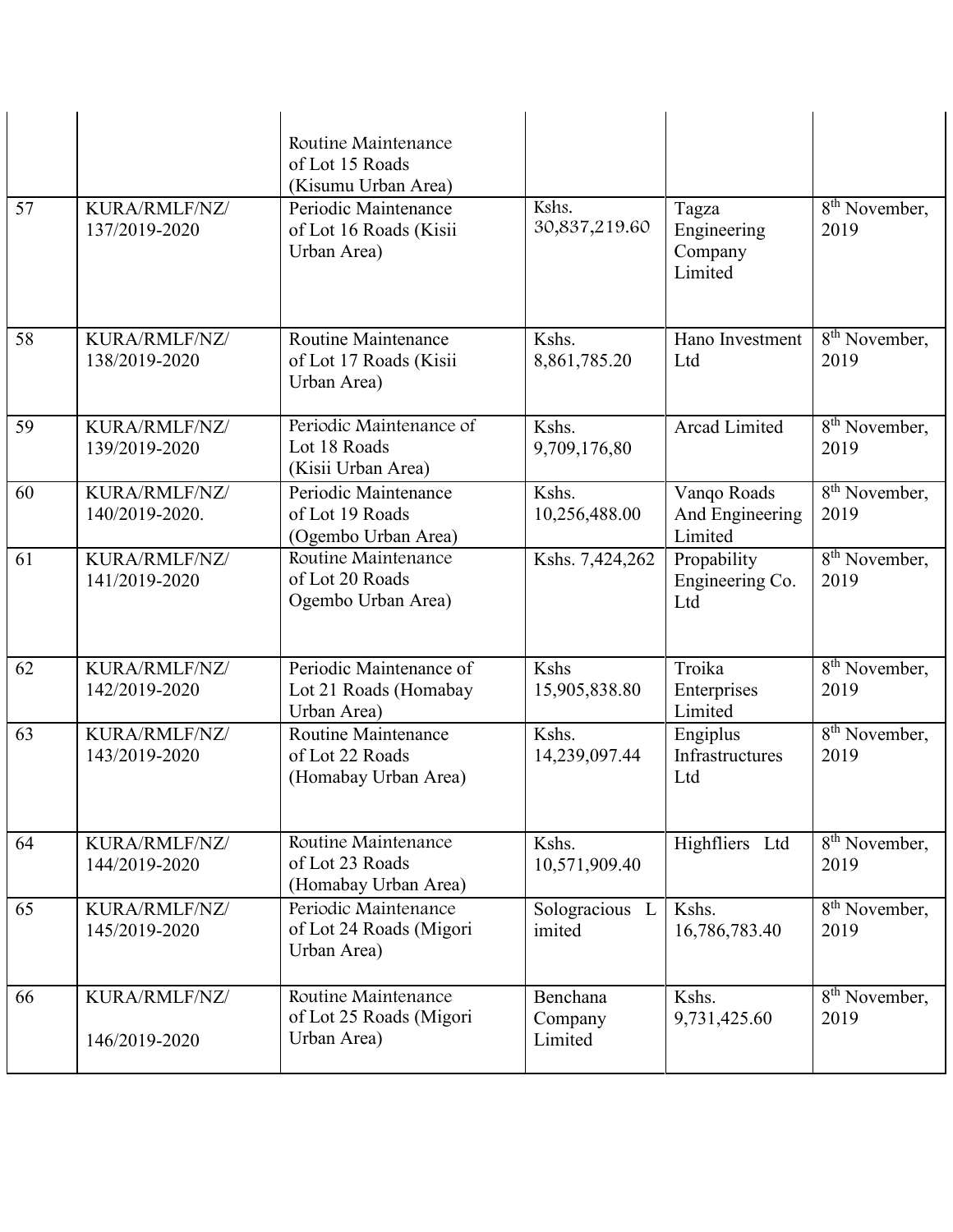| 67 | KURA/RMLF/NZ/<br>147/2019-2020 | <b>Routine Maintenance</b><br>of Lot 26 Roads (Migori<br>Urban Area)                     | Intergrity<br>Tracking<br>Limited       | Kshs.<br>8,508,812.79            | 8 <sup>th</sup> November,<br>2019              |
|----|--------------------------------|------------------------------------------------------------------------------------------|-----------------------------------------|----------------------------------|------------------------------------------------|
| 68 | KURA/RMLF/NZ/<br>148/2019-2020 | Periodic Maintenance of<br>Lot 27 Roads (Kehancha<br>Urban Area)                         | Ugambe<br>Company<br>Limited            | Kshs.<br>6,861,214.40            | $8th$ November,<br>2019                        |
| 69 | KURA/RMLF/NZ/<br>149/2019-2020 | Periodic Maintenance<br>of Lot 28 Roads<br>(Kehancha Urban Area)                         | Ravine<br>Logistics<br>Limited          | Kshs.<br>27,369,457.60           | 8 <sup>th</sup> November,<br>2019              |
| 70 | KURA/RMLF/NZ/<br>150/2019-2020 | Routine Maintenance<br>of Lot 29 Roads<br>(Kehancha Urban Area)                          | Rom<br>Construction<br>Co. Limited      | Kshs.<br>8,847,310.72            | $\overline{8^{th}}$ November,<br>2019          |
|    | WESTERN REGION 2019/2020       |                                                                                          |                                         |                                  |                                                |
| 71 | KURA/RMLF/WE/<br>017/2019-2020 | Routine Maintenance If Lot<br>17 Road Within Webuye<br>Urban Area -<br>Plwd<br>Category, | Saibaba Limited                         | Kshs<br>4,565,180.00             | 8 <sup>th</sup> November,<br>2019              |
| 72 | KURA/RMLF/WE/<br>016/2019-2020 | Routine Maintenance of Lot<br>16 Road Within Webuye<br>Urban Area - Youth                | Engiplus<br>Infrastructures<br>Limited, | Kshs<br>8,215,584.00             | $\overline{8^{th}}$ November,<br>2019          |
| 73 | KURA/RMLF/WE/<br>015/2019-2020 | Routine Maintenance of Lot<br>15 Roads Within Webuye<br>Urban Area - All Category,       | Kshs<br>10,217,408.00                   | <b>Betca Company</b><br>Limited, | 8 <sup>th</sup> November,<br>2019              |
| 74 | KURA/RMLF/WE/<br>014/2019-2020 | Routine Maintenance of Lot<br>14 Road Within Kimilili<br>Urban Area - All Category,      | Kshs<br>11,148,191.60                   | Linros<br>Investment Ltd,        | 8 <sup>th</sup> November,<br>2019              |
| 75 | KURA/RMLF/WE/<br>013/2019-2020 | Routine Maintenance of Lot<br>13 Road Within Kimilili<br>Urban Area - All Category,      | Kshs<br>8,939,888.00                    | Rgis Kenya<br>Limited,           | 8 <sup>th</sup> November,<br>2019              |
| 76 | KURA/RMLF/WE/<br>012/2019-2020 | Routine Maintenance of Lot<br>12 Road Within Kimilili<br>Urban Area - All                | Kshs<br>23,116,770.00                   | Flowfam<br>Limited               | $\overline{8}$ <sup>th</sup> November,<br>2019 |
| 77 | KURA/RMLF/WE/                  | Routine Maintenance of Lot<br>11 Road Within Bungoma                                     | Kshs<br>8,034,624.00                    | Mara Springs<br>Limited          | 8 <sup>th</sup> November,<br>2019              |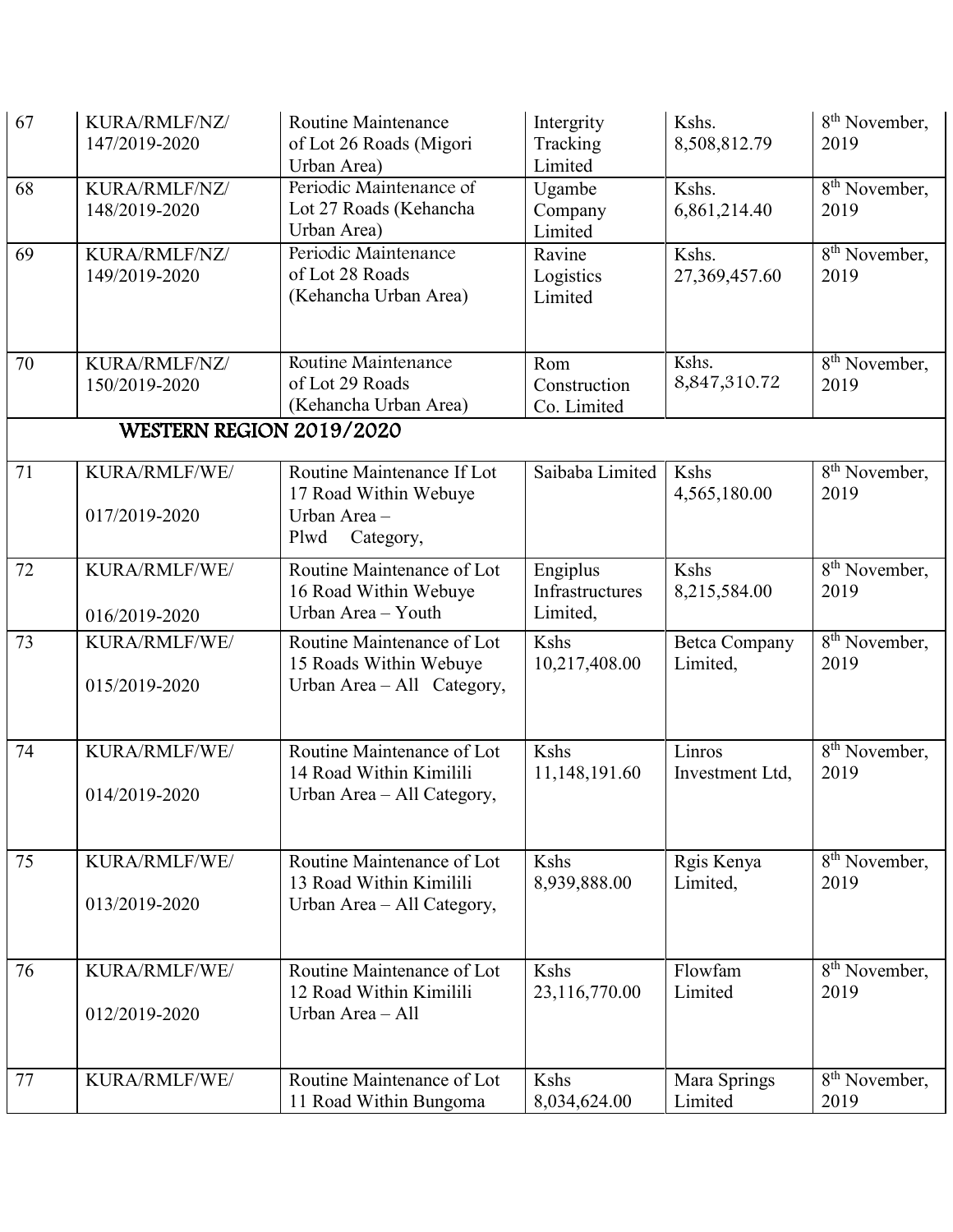|    | 011/2019-2020                  | Urban Area - Youth<br>Category, T                                                                        |                       |                                                                                    |                                                |  |  |
|----|--------------------------------|----------------------------------------------------------------------------------------------------------|-----------------------|------------------------------------------------------------------------------------|------------------------------------------------|--|--|
| 78 | KURA/RMLF/WE/<br>010/2019-2020 | Performance Based Routine<br>Maintenance of Lot 10 Road<br>Within Bungoma Urban Area<br>- Women Category | Kshs<br>11,475,068.00 | Tallons Africa<br>Limited                                                          | $\overline{8}^{\text{th}}$ November,<br>2019   |  |  |
| 79 | KURA/RMLF/WE/<br>008/2019-2020 | Periodic Maintenance of Lot<br>8 Road Within Vihiga Urban<br>$Area - All$                                | Kshs<br>14,251,644.00 | Shekeno<br>Adelene Limited                                                         | $\overline{8}$ <sup>th</sup> November,<br>2019 |  |  |
| 80 | KURA/RMLF/WE/<br>007/2019-2020 | Performance Based Routine<br>Maintenance of Lot 7 Roads<br>Within Vihiga Urban Area<br>- Women Category  | Kshs<br>11,407,254.40 | Decimal<br>Creations<br>Limited                                                    | 8 <sup>th</sup> November,<br>2019              |  |  |
| 81 | KURA/RMLF/WE/<br>006/2019-2020 | Periodic Maintenance of Lot<br>6 Road Within Vihiga Urban<br>$Area - All$<br>Category,                   | Kshs<br>24,700,912.40 | $\overline{\text{Simis}}$<br>Engineering $&$<br>Construction<br>Company<br>Limited | $\overline{8}$ <sup>th</sup> November,<br>2019 |  |  |
| 82 | KURA/RMLF/WE/<br>005/2019-2020 | Periodic Maintenance Lot 5<br>Road Within Mumias Urban<br>Area – All Category,                           | Kshs<br>17,072,764.00 | <b>Mattel Holdings</b><br>Limited                                                  | $\overline{8}$ <sup>th</sup> November,<br>2019 |  |  |
| 83 | KURA/RMLF/WE/<br>004/2019-2020 | Periodic Maintenance of Lot<br>4 Road Within Mumias Urban<br>Area - All Category                         | Kshs<br>19,524,221.00 | <b>Stadia Builders</b><br>Limited                                                  | $\overline{8}^{\text{th}}$ November,<br>2019   |  |  |
| 84 | KURA/RMLF/WE/<br>003/2019-2020 | Routine Maintenance of Lot 3<br>Road Within Kakamega<br>Urban Area-<br>PLWD Category,                    | Kshs<br>5,260,020.00  | Hano<br>Investments<br>Limited                                                     | 8 <sup>th</sup> November,<br>2019              |  |  |
| 85 | KURA/RMLF/WE/<br>001/2019-2020 | Performance Based Routine<br>Maintenance of Lot 1 Roads<br>Within Kakamega Urban<br>Area-All Category    | Kshs<br>7,961,428.00  | Mofe Agencies<br>Limited                                                           | 8 <sup>th</sup> November,<br>2019              |  |  |
|    | NORTH RIFT REGION 2019/2020    |                                                                                                          |                       |                                                                                    |                                                |  |  |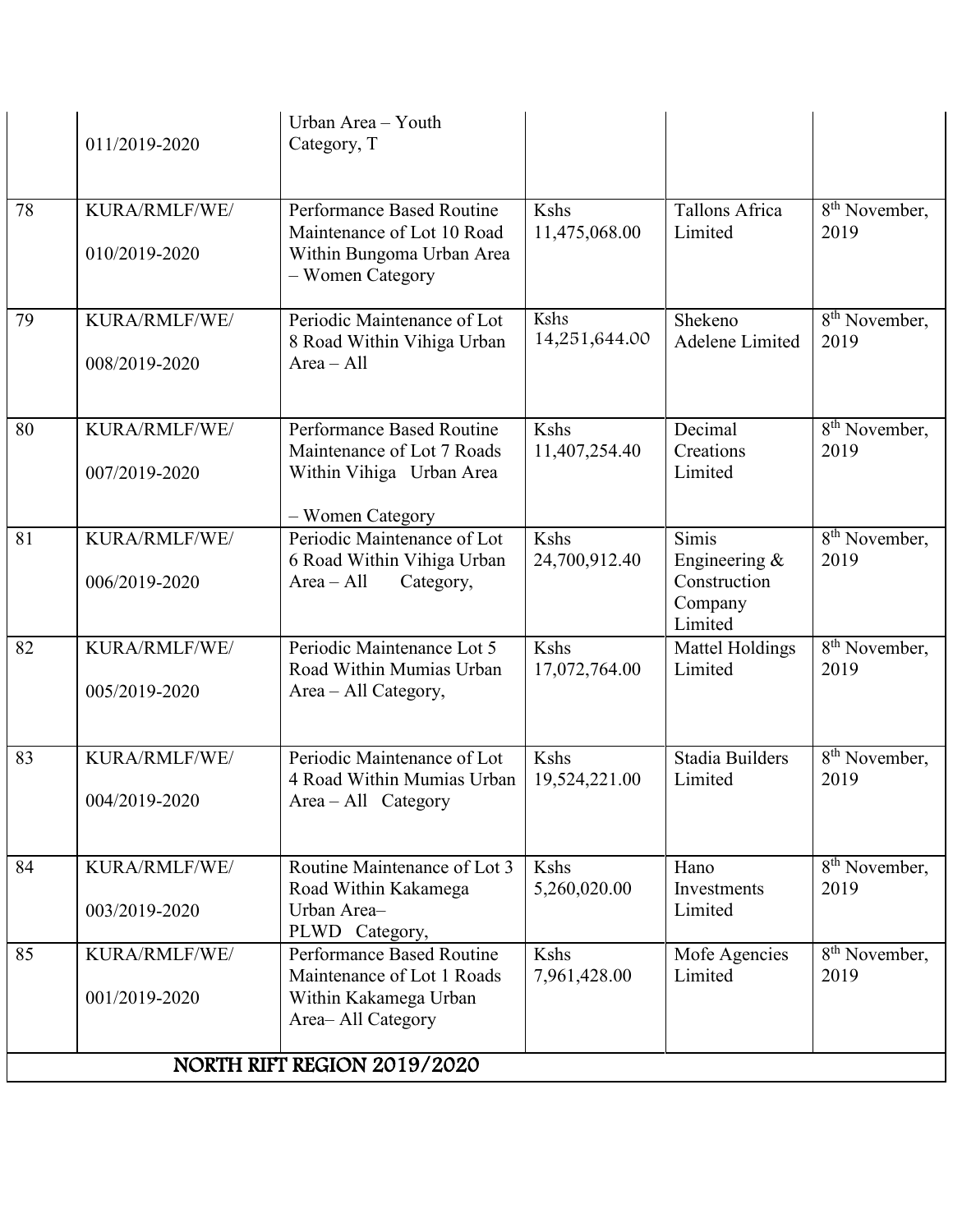| 86 | KURA/RMLF/NR/<br>169/2019-2020 | <b>Upgrading To Bitumen</b><br>Standards Of Lot 1 Roads In<br>Eldoret Town, Uasin Gishu<br>County        | Kshs.<br>20,982,138.00 | Isapam<br>Enterprises Ltd               | 8 <sup>th</sup> November,<br>2019              |
|----|--------------------------------|----------------------------------------------------------------------------------------------------------|------------------------|-----------------------------------------|------------------------------------------------|
| 87 | KURA/RMLF/NR/<br>170/2019-2020 | <b>Upgrading To Bitumen</b><br>Standards of Lot 2 Roads In<br>Eldoret Town, Uasin Gishu<br>County        | Kshs.<br>19,654,924.00 | Citiehills<br><b>Enterprises Ltd</b>    | $\overline{8}$ <sup>th</sup> November,<br>2019 |
| 88 | KURA/RMLF/NR/<br>171/2019-2020 | Periodic Maintenance of<br>Lot 3 Roads In Eldoret<br>Town, Uasin Gishu County                            | Kshs.<br>20,089,692.00 | <b>Exact General</b><br>Suppliers Ltd   | $8th$ November,<br>2019                        |
| 89 | KURA/RMLF/NR/<br>172/2019-2020 | Perfomance Based<br>Routine Maintenance of<br>Lot 4 Roads In Eldoret<br>Town, Uasin Gishu<br>County      | Kshs.<br>12,860,212.40 | Alima Logistics<br>Ltd                  | $\overline{8}$ <sup>th</sup> November,<br>2019 |
| 90 | KURA/RMLF/NR/<br>173/2019-2020 | Routine Maintenance of<br>Lot 5 Roads In Eldoret<br>Town, Uasin Gishu                                    | Kshs.<br>8,672,160.00  | Mara Springs<br>Ltd                     | $\overline{8}$ <sup>th</sup> November,<br>2019 |
| 91 | KURA/RMLF/NR/<br>174/2019-2020 | Routine Maintenance of<br>Lot 6 Roads In Eldoret<br>Town, Uasin Gishu<br>County                          |                        | Jengocon Ltd                            | $\overline{8}$ <sup>th</sup> November,<br>2019 |
| 92 | KURA/RMLF/NR/<br>175/2019-2020 | Performance Based<br>Routine Maintenance of<br>Lot 7 Roads In Eldoret<br>Town, Uasin Gishu               | Kshs.<br>8,178,498.80  | Samsewer<br><b>Investment Ltd</b>       | $\overline{8}$ <sup>th</sup> November,<br>2019 |
| 93 | KURA/RMLF/NR/<br>176/2019-2020 | Routine Maintenance of<br>Lot 8 Roads In Eldoret<br>Town, Uasin Gishu<br>County                          | Kshs.<br>6,044,760.00  | Infratech<br>Engineering Ltd            | $\overline{8^{th}}$ November,<br>2019          |
| 94 | KURA/RMLF/NR/<br>177/2019-2020 | Routine Maintenance of<br>Lot 9 Roads In Eldoret<br>Town, Uasin Gishu<br>County                          | Kshs.<br>6,666,560.00  | Digitex<br><b>Investment Ltd</b>        | $\overline{8}$ <sup>th</sup> November,<br>2019 |
| 95 | KURA/RMLF/NR/<br>179/2019-2020 | Routine Maintenance of<br>Lot 11 Roads In Eldoret<br>Town, Uasin Gishu<br>County                         | Kshs.<br>4,583,276.00  | <b>Effic Engineers</b><br>Ltd           | 8 <sup>th</sup> November,<br>2019              |
| 96 | KURA/RMLF/NR/<br>180/2019-2020 | <b>Upgrading To Bitumen</b><br>Standards of Lot 12<br>Roads In Kitale Town,<br><b>Trans Nzoia County</b> | Kshs.<br>10,631,400.00 | <b>Bradev</b><br><b>Enterprises Ltd</b> | 8 <sup>th</sup> November,<br>2019              |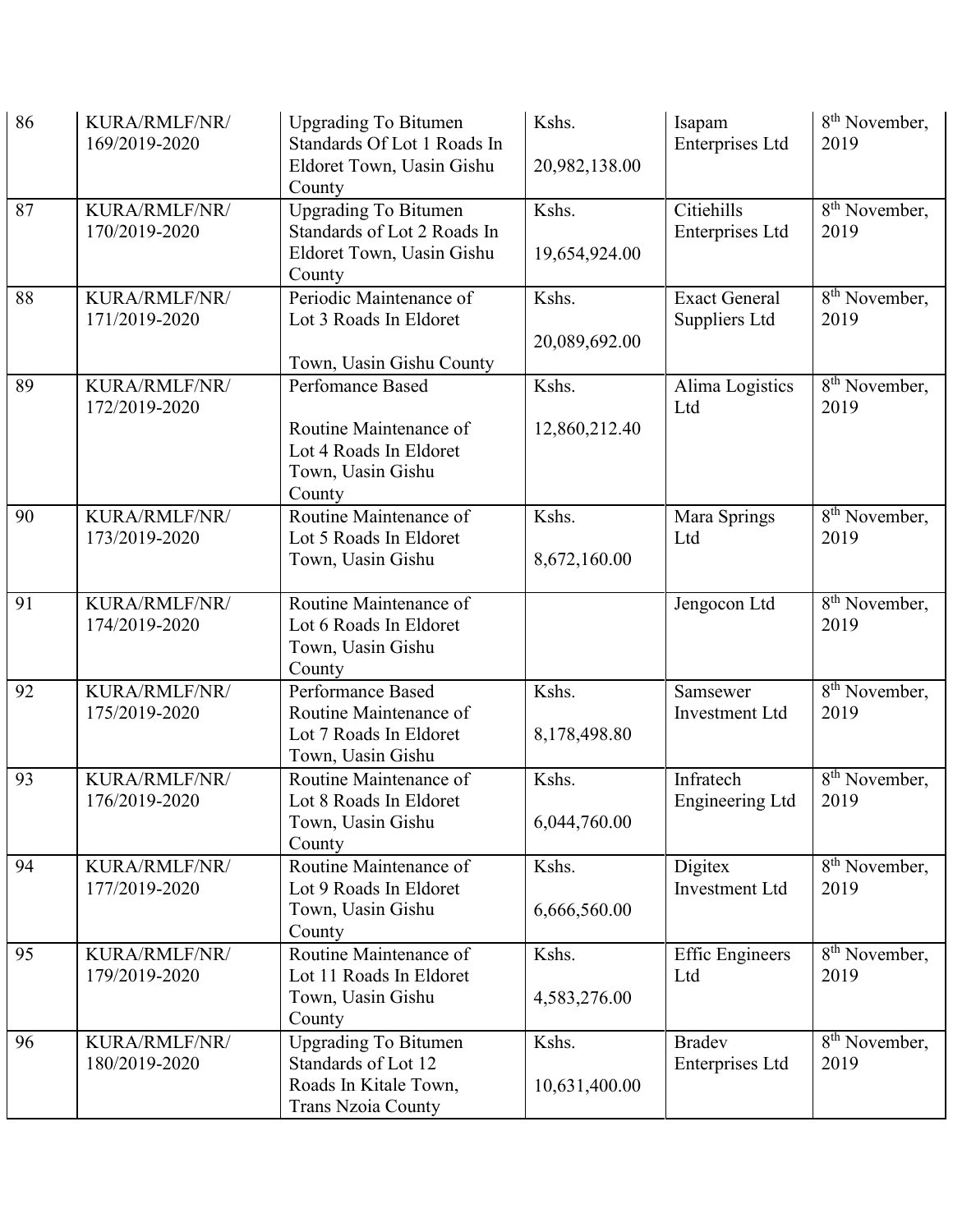| 97  | KURA/RMLF/NR/<br>181/2019-2020 | Routine Maintenance of<br>Lot 13 Roads In Kitale<br>Town, Trans Nzoia<br>County                         | Kshs.<br>7,036,734.00  | Hezdeb Group<br>Ltd                                     | 8 <sup>th</sup> November,<br>2019              |
|-----|--------------------------------|---------------------------------------------------------------------------------------------------------|------------------------|---------------------------------------------------------|------------------------------------------------|
| 98  | KURA/RMLF/NR/<br>182/2019-2020 | Routine Maintenance of<br>Lot 14 Roads In Kitale<br>Town, Trans Nzoia<br>County                         | Kshs.<br>8,103,760.00  | Saachin<br>Investment Ltd                               | 8 <sup>th</sup> November,<br>2019              |
| 99  | KURA/RMLF/NR/<br>183/2019-2020 | Routine Maintenance of<br>Lot 15 Roads In Kitale<br>Town, Trans Nzoia<br>County                         | Kshs.<br>6,861,400.00  | Barsogat<br><b>Investsment Ltd</b>                      | 8 <sup>th</sup> November,<br>2019              |
| 100 | KURA/RMLF/NR/<br>184/2019-2020 | Upgrading to Bitumen<br>Standards Of Lot 16<br>Roads in Kabarnet<br>Town, Baringo County                | Kshs.<br>12,936,784.00 | Sokodo<br>Enterprises Ltd                               | $\overline{8}$ <sup>th</sup> November,<br>2019 |
| 101 | KURA/RMLF/NR/<br>185/2019-2020 | Periodic Maintenance of<br>Lot 17 Roads In<br>Kabarnet Town, Baringo<br>County                          | Kshs.<br>8,231,429.60  | Ledro Holdings<br>Ltd                                   | 8 <sup>th</sup> November,<br>2019              |
| 102 | KURA/RMLF/NR/<br>186/2019-2020 | <b>Upgrading To Bitumen</b><br>Standards of Lot 18 Roads In<br>Kapenguria Town, West<br>Pokot County    | Kshs.<br>9,499,066.00  | Gajesh<br>Enterprises Ltd                               | 8 <sup>th</sup> November,<br>2019              |
| 103 | KURA/RMLF/NR/<br>187/2019-2020 | <b>Upgrading To Bitumen</b><br>Standards of Lot 19<br>Roads In Kapenguria<br>Town, West Pokot<br>County | Kshs.<br>19,254,608.00 | Hardcore<br><b>Builders Ltd</b>                         | $\overline{8}$ <sup>th</sup> November,<br>2019 |
| 104 | KURA/RMLF/NR/<br>188/2019-2020 | Periodic Maintenance of<br>Lot 20 Roads In<br>Kapenguria Town, West<br>Pokot County                     | Kshs.<br>7,813,493.20  | Feskan<br>Construction Ltd                              | $\overline{8}$ <sup>th</sup> November,<br>2019 |
| 105 | KURA/RMLF/NR/<br>188/2019-2020 | Routine Maintenance of<br>Lot 21 Roads In<br>Kapenguria Town, West<br>Pokot County                      | Kshs.<br>6,920,676.00  | Linros<br><b>Investment Ltd</b>                         | 8 <sup>th</sup> November,<br>2019              |
| 106 | KURA/RMLF/NR/<br>190/2019-2020 | <b>Upgrading To Bitumen</b><br>Standards of Lot 22<br>Roads In Kapsabet<br>Town, Nandi County           | Kshs.<br>15,195,072.00 | Vinbeth<br>Enterprises Ltd                              | 8 <sup>th</sup> November,<br>2019              |
| 107 | KURA/RMLF/NR/<br>191/2019-2020 | Periodic Maintenance of<br>Lot 23 Roads In<br>Kapsabet Town, Nandi<br>County                            | Kshs.<br>8,126,896.00  | North Rift<br><b>Success</b><br><b>Transporters Ltd</b> | $\overline{8^{th}}$ November,<br>2019          |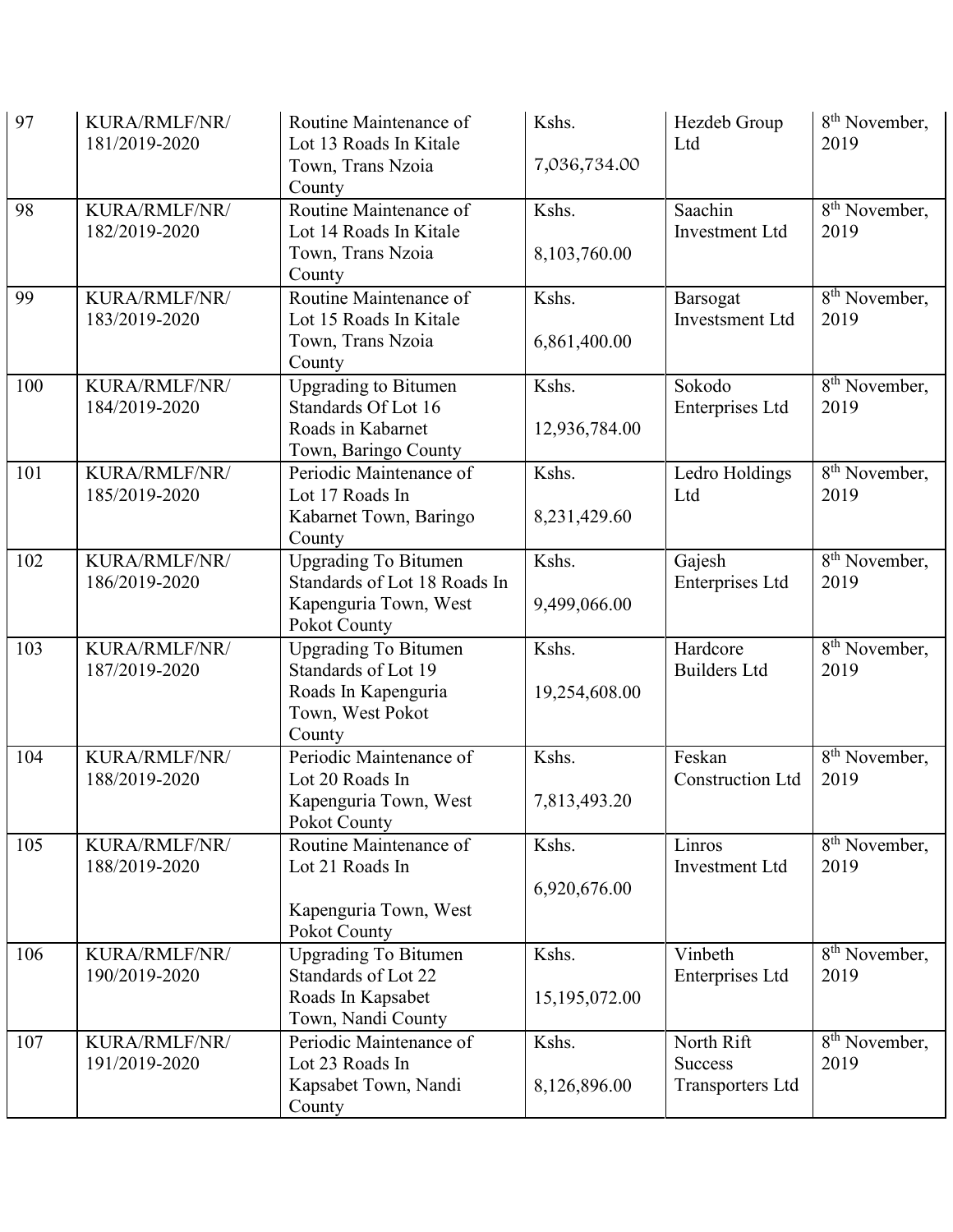| 108 | KURA/RMLF/NR/<br>192/2019-2020      | Routine Maintenance of<br>Lot 24 Roads In<br>Kapsabet Town, Nandi<br>County                                                                                                                          | Kshs.<br>6,945,616.00  | <b>Gary Contractors</b><br>Ltd      | 8 <sup>th</sup> November,<br>2019              |
|-----|-------------------------------------|------------------------------------------------------------------------------------------------------------------------------------------------------------------------------------------------------|------------------------|-------------------------------------|------------------------------------------------|
| 109 | KURA/RMLF/NR/<br>193/2019-2020      | Routine Maintenance of<br>Lot 25 Roads In<br>Kapsabet Town, Nandi<br>County                                                                                                                          | Kshs.<br>4,650,614.00  | Inovate<br>Enterprises Ltd          | $8th$ November,<br>2019                        |
| 110 | KURA/RMLF/NR/<br>194/2019-2020      | Routine Maintenance of<br>Lot 26 Roads In<br>Kapsabet Town,<br>Nandi County                                                                                                                          | Kshs<br>4,421,050.00   | Brunjel<br>Company Ltd              | $\overline{8^{th}}$ November,<br>2019          |
|     |                                     | <b>COAST REGION 2019/2020</b>                                                                                                                                                                        |                        |                                     |                                                |
| 111 | KURA/RMLF/COR/092<br>$/2019 - 2020$ | Routine Maintenance of<br>Bombolulu - Junction Dr.<br>Felix, Kiembeni - Kisauni,<br>Kisauni - Dr. Felix Link<br>Road; Lot 1 Roads: Mombasa<br>County<br>All Category                                 | Kshs.<br>8,634,422.88  | Kenman<br>Contractors<br>Limited    | 8 <sup>th</sup> November,<br>2019              |
| 112 | KURA/RMLF/COR/093<br>$/2019 - 2020$ | Routine Maintenance of<br>Kidunguni - Youngstar -<br>Likoni, A14 - Emmanuel<br>Junior School, A14 – Ferry,<br>Kidunguni - Base Titunium<br>Road; Lot 2 Roads:<br>Mombasa County PLWD                 | Kshs.<br>8,198,027.40  | Evergreen<br>Innovations<br>Limited | $\overline{8}$ <sup>th</sup> November,<br>2019 |
| 113 | KURA/RMLF/COR/094<br>/2019-2020     | Routine Maintenance of Shelly<br>Beach Road, Mtongwe - Navy<br>Road; Lot 3 Roads: Mombasa<br>County Plwd Category                                                                                    | Kshs.<br>14,866,184.50 | Fairoz<br>Construction<br>Limited   | 8 <sup>th</sup> November,<br>2019              |
| 114 | KURA/RMLF/COR/095<br>/2019-2020     | Routine Maintenance Of<br>Mvita Primary - Valentine<br>Nursery, Likoni - Memon<br>High, Gidatels Junior - Sharif<br>Nassir Girls, Abuhurera<br>Academy - Valentine, B8 -<br>Abuhureria Academy Road; | Kshs.<br>20,219,022.60 | Greenland<br>Limited                | 8 <sup>th</sup> November,<br>2019              |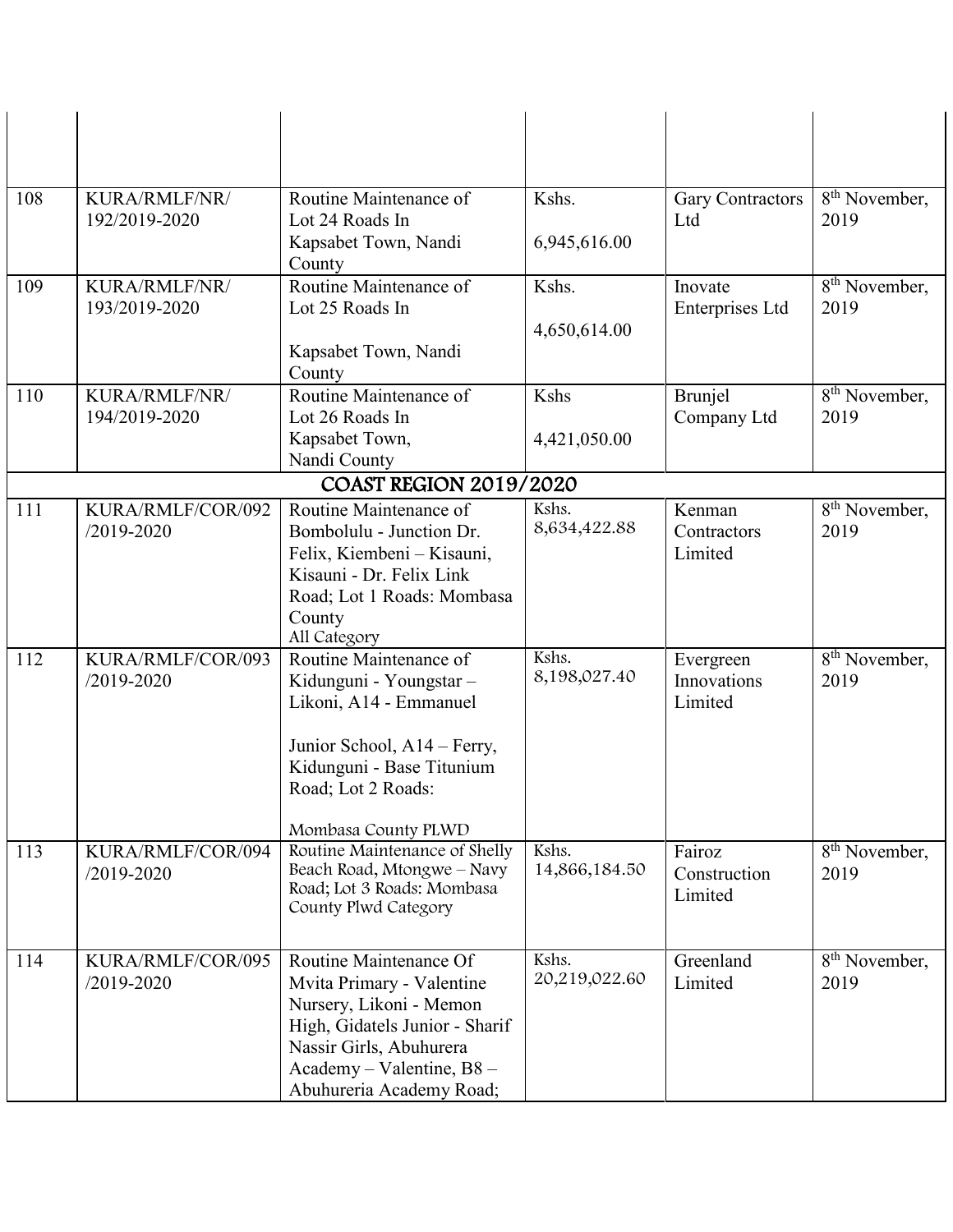|     |                                 | Lot 4 Roads: Mombasa<br>County<br><b>Women Category</b>                                                                                                                                                                                             |                        |                                                              |                                       |
|-----|---------------------------------|-----------------------------------------------------------------------------------------------------------------------------------------------------------------------------------------------------------------------------------------------------|------------------------|--------------------------------------------------------------|---------------------------------------|
| 115 | KURA/RMLF/COR/096<br>/2019-2020 | Routine Maintenance Of<br>African Marine - Valentine<br>Nursery, Loreto Convent Mbs -<br>Santok Ben, Likoni - Memon<br>High, Ganjoni Loop Road,<br>Likoni - Mombasa Hosp Link,<br>Ganjoni Loop Road; Lot 5<br>Roads: Mombasa County All<br>Category | Kshs.<br>28,710,667.80 | Supreme<br>Waterways &<br>General<br>Construction<br>Limited | 8 <sup>th</sup> November,<br>2019     |
| 116 | KURA/RMLF/COR/097<br>/2019-2020 | Routine Maintenance of<br>Patmichael Nur Sch -<br>Nazarene Pri. School, Moi<br>Airport-Brightons Academy,<br>Magongo Road - Airport Road,<br>Miritini Mva Road; Lot 6<br>Roads: Mombasa County<br>Women Category                                    | Kshs.<br>31,587,267.10 | Winbridge<br>Company<br>Limited                              | 14 <sup>th</sup><br>November,<br>2019 |
| 117 | KURA/RMLF/COR/098<br>/2019-2020 | Routine Maintenance of<br>Zakhem - Vikwatani,<br>Bombolulu - Kisauni Road; Lot<br>7 Roads: Mombasa County<br>Women Category                                                                                                                         | Kshs.15,270,15<br>8.57 | Tuli Investments<br>Limited                                  | 14 <sup>th</sup><br>November,<br>2019 |
| 118 | KURA/RMLF/COR/099<br>/2019-2020 | Routine Maintenance Of New<br>Nyali Road, Kivulini Bahari-<br>Kmfri- New Nyali Road; Lot<br>8 Roads: Mombasa County<br>Youth Category.                                                                                                              | Kshs.8,4091,27.<br>67  | Quick Link<br>Communications<br>Limited                      | 14th<br>November,<br>2019             |
| 119 | KURA/RMLF/COR/100<br>/2019-2020 | Routine Maintenance Of<br>P.C.E.A Makupa Academy Ecd<br>- Mombasa Tti, P.C.E.A<br>Makupa Academy Ecd-<br>Mombasa, Tudor Hospital<br>Road, The Aic Tudor Academy<br>Ecd - Mombasa Road; Lot 9<br>Roads: Mombasa County All<br>Category.              | Kshs.18,767,59<br>1.28 | Takuma<br>Investments<br>Limited                             | 14th<br>November,<br>2019             |
| 120 | KURA/RMLF/COR/101<br>/2019-2020 | Periodic Maintenance Of Dr.<br>Felix Mandi Road; Lot 10<br>Roads: Mombasa Countyall<br>Category.                                                                                                                                                    | Kshs.19,437,24<br>0.71 | Zueda Zee<br>Enterprises<br>Limited                          | 14th<br>November,<br>2019             |
| 121 | KURA/RMLF/COR/102<br>/2019-2020 | Periodic Maintenance Of<br>Shimanzi Road; Lot 11<br>Roads: Mombasa County All<br>Category.                                                                                                                                                          | Kshs.<br>29,786,983.44 | Jumbo Interlinks<br>Limited                                  | 14th<br>November,<br>2019             |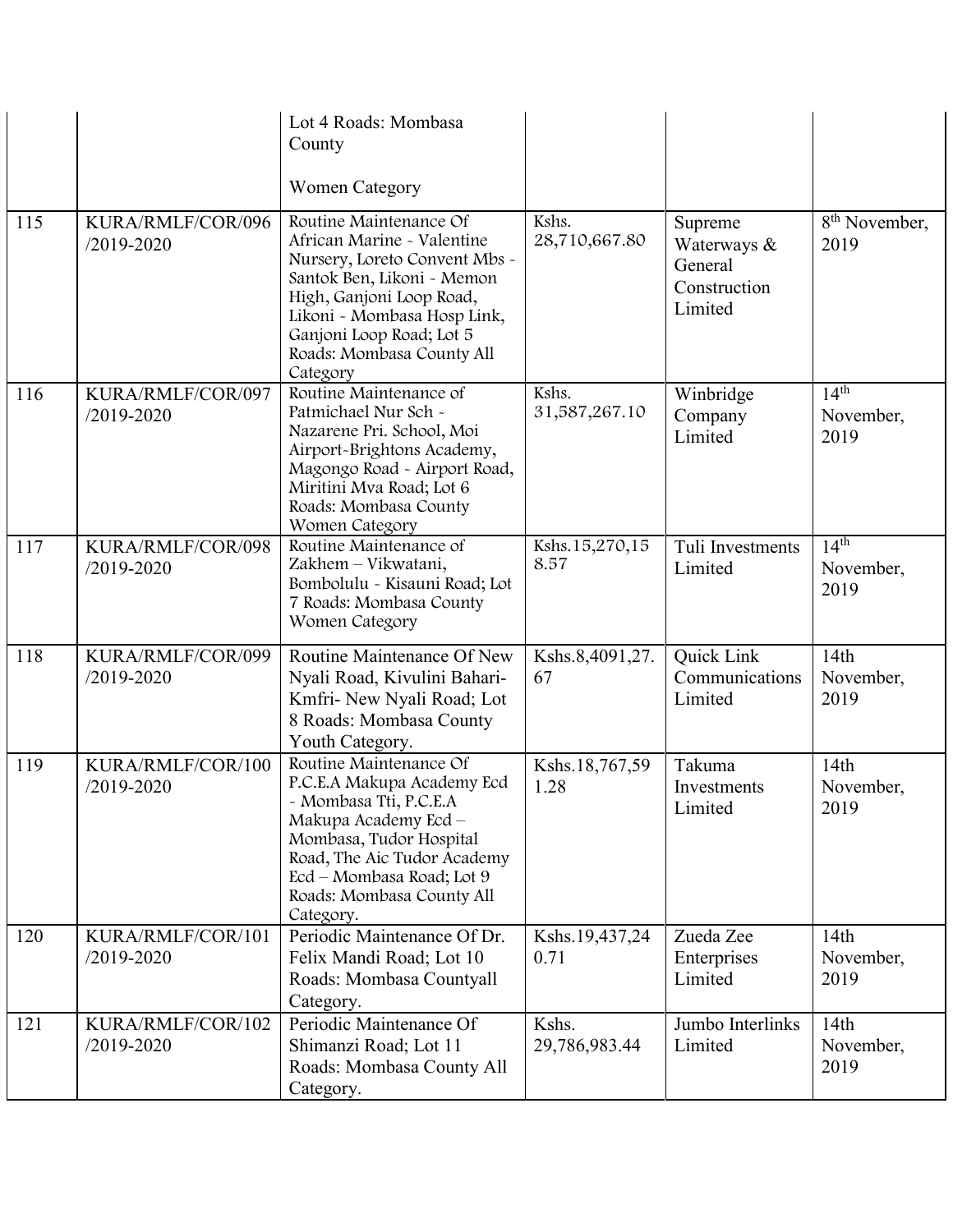| 122 | KURA/RMLF/COR/103<br>/2019-2020     | Periodic Maintenance Of New<br>Nyali Road; Lot 12 Roads:<br>Mombasa County<br>All Category.                                                                                                                      | Kshs.<br>41,387,138.29   | Emad<br>Construction<br>Limited             | 14th<br>November,<br>2019 |
|-----|-------------------------------------|------------------------------------------------------------------------------------------------------------------------------------------------------------------------------------------------------------------|--------------------------|---------------------------------------------|---------------------------|
| 123 | KURA/RMLF/COR/104<br>/2019-2020     | Periodic Maintenance Of<br>Bombolulu Loop To New<br>Nyali Road; Lot 13 Roads:<br>Mombasa County All<br>Category.                                                                                                 | Kshs.<br>17,482,124.69   | Mattel Holdings<br>Limited                  | 14th<br>November,<br>2019 |
| 124 | KURA/RMLF/COR/105<br>/2019-2020     | Periodic Maintenance Of<br>Moyne Beach Link Road; Lot<br>14 Roads: Mombasa County<br>Youth Category.                                                                                                             | Kshs.<br>21, 207, 154.80 | Misky General<br>Limited                    | 14th<br>November,<br>2019 |
| 125 | KURA/RMLF/COR/106<br>/2019-2020     | Periodic Maintenance Of<br>Mvita Health Centre Makupa<br>Road; Lot 15 Roads: Mombasa<br>County All Category.                                                                                                     | Kshs.<br>16,156,503.20   | Jowak Agencies<br>Limited                   | 14th<br>November,<br>2019 |
| 126 | KURA/RMLF/COR/107<br>/2019-2020     | Routine Maintenance Of<br>Mariwenyi Pre-School-Gimba<br>Pre-Primary, Shasha -<br>Shelembe $-$ Voi,<br>Mkwachunyi-Tausa-A8, A8 -<br>Voi Town - Birikani Pre-<br>School Road; Lot 16 Roads:<br>Taita-Taveta County | Kshs.<br>16,555,016.56   | <b>Telesat Limited</b>                      | 14th<br>November,<br>2019 |
| 127 | KURA/RMLF/COR/108<br>/2019-2020     | Periodic Maintenance Of<br>Gimba Pre- Primary - Voi<br>Town Road; Lot 17<br>Roads: Taita-Taveta County<br>Youth Category.                                                                                        | Kshs.<br>14,802,561.40   | Gajesh<br>Enterprises<br>Limited            | 14th<br>November,<br>2019 |
| 128 | KURA/RMLF/COR/109<br>$/2019 - 2020$ | Periodic Maintenance Of A8 -<br>Mkwachunyi - Ikanga Adult<br>Centre Road; Lot 18 Roads:<br>Taita-Taveta Countyall<br>Category                                                                                    | Kshs.<br>11,940,625.30   | Wintech Systems<br>Limited                  | 14th<br>November,<br>2019 |
| 129 | KURA/RMLF/COR/110<br>/2019-2020     | Routine Maintenance Of<br>Kakuyuni - Gede - Watamu,<br>Kakuyuni - Gede - Watamu<br>Road; Lot 19 Roads: Kilifi<br><b>County All Category</b>                                                                      | Kshs.<br>20,340,127.00   | Mabrouk<br>Trading<br>Company<br>Limited    | 14th<br>November,<br>2019 |
| 130 | KURA/RMLF/COR/111<br>/2019-2020     | Periodic Maintenance Of<br>Casuarina Road; Lot 20<br>Roads: Kilifi County All<br>Category                                                                                                                        | Kshs.<br>24,819,360.00   | Sinai<br>Construction<br>Company<br>Limited | 14th<br>November,<br>2019 |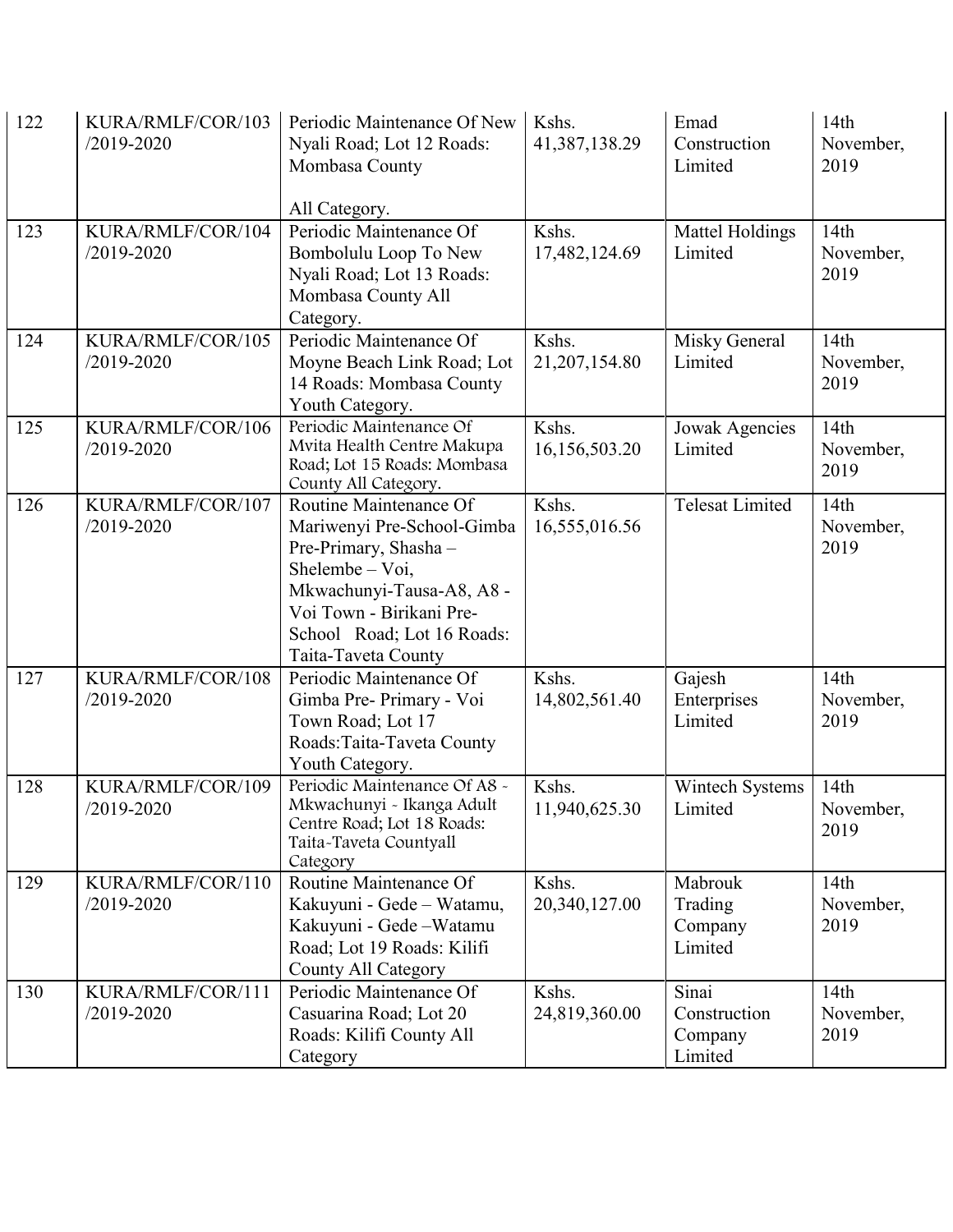| 131 | KURA/RMLF/COR/112<br>$/2019 - 2020$ | Periodic Maintenance Of<br>Msabaha - Serengeti Road;<br>Lot 21 Roads: Kilifi County<br>All Category                                                          | Kshs.<br>24,303,232.50 | Infinite<br>Construction &<br>Engineering<br>Company<br>Limited  | 14th<br>November,<br>2019 |
|-----|-------------------------------------|--------------------------------------------------------------------------------------------------------------------------------------------------------------|------------------------|------------------------------------------------------------------|---------------------------|
| 132 | KURA/RMLF/COR/113<br>/2019-2020     | Routine Maintenance Of<br>Kilifi Dist Hosp - B8, Kemri<br>Kilifi - Tezo Road; Lot 22<br>Roads: Kilifi County Youth<br>Category.                              | Kshs.<br>15,254,535.92 | Hamusa Limited                                                   | 14th<br>November,<br>2019 |
| 133 | KURA/RMLF/COR/114<br>/2019-2020     | Periodic Maintenance Of St.<br>Francis Nursery- Good<br>Samaritan Academy Road;<br>Lot 23 Roads: Kilifi County<br>All Category                               | Kshs.<br>19,906,528.00 | Chronicle<br>International<br>Construction<br>Company<br>Limited | 14th<br>November,<br>2019 |
| 134 | KURA/RMLF/COR/115<br>/2019-2020     | Routine Maintenance Of<br>Kwale - Mwaluganje Gate,<br>Kwale - Golini, Golini<br>Wireless - Kwale Road; Lot<br>24 Roads: Kwale County All<br>Category         | Kshs.<br>8,154,952.19  | Saibaba Limited                                                  | 14th<br>November,<br>2019 |
| 135 | KURA/RMLF/COR/116<br>/2019-2020     | Periodic Maintenance Of<br>Golini Wireless - Lunguma<br>Cliff Road; Lot 25 Roads:<br>Kwale County All Category                                               | Kshs.141,37,87<br>7.00 | Ace Engineering<br>& Building<br>Construction<br>Limited         | 14th<br>November,<br>2019 |
| 136 | KURA/RMLF/COR/117<br>/2019-2020     | Routine Maintenance Of<br>Mkunumbi-Kaloleni,<br>Bomani-Telelani Ecd, Lake-<br>$Amu -$<br>Kiongwe-Mkunumbi Road;<br>Lot 26 Roads: Lamu<br>County All Category | Kshs.<br>16,720,579.88 | Gamoji Limited                                                   | 14th<br>November,<br>2019 |
| 137 | KURA/RMLF/COR/118<br>/2019-2020     | Routine Maintenance Of<br>Mpeketoni-Mkunumbi, Ndeu<br>Ecd - Mokowe - Hindi<br>Magogoni Road; Lot 27 Roads:<br>Lamu County All Category.                      | Kshs.<br>9,040,424.66  | Robconsult<br>Designs $&$<br><b>Services Limited</b>             | 14th<br>November,<br>2019 |
| 138 | KURA/RMLF/COR/119<br>$/2019 - 2020$ | Periodic Maintenance Of<br>Hindi Magogoni-Manda Bay<br>Road; Lot 28 Roads: Lamu<br>County All Category.                                                      | Kshs.<br>26,457,146.60 | Must Limited                                                     | 14th<br>November,<br>2019 |
| 139 | KURA/RMLF/COR/120<br>/2019-2020     | Routine Maintenance Of<br>Mwatate - Roma Pre-School,<br>A6- Roma Sch, Kipusi Pre -<br>School - Mwatate Road; Lot                                             | Kshs.<br>8,917,872.22  | Mosda (K)<br>Limited                                             | 14th<br>November,<br>2019 |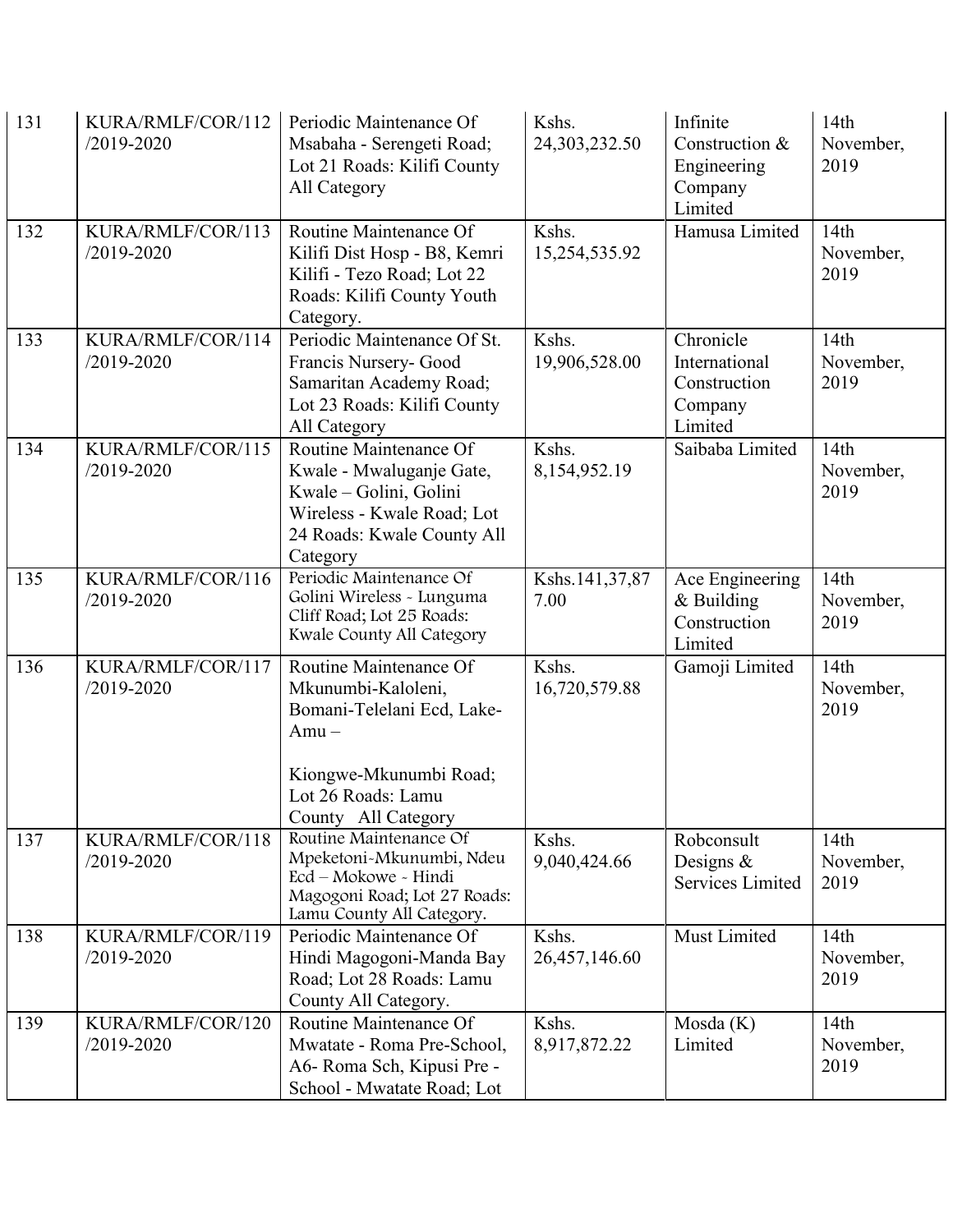|     |                                 | 29 Roads: Taita-Taveta<br>County Youth Category.                                                       |                        |                                                                               |                                       |
|-----|---------------------------------|--------------------------------------------------------------------------------------------------------|------------------------|-------------------------------------------------------------------------------|---------------------------------------|
| 140 | KURA/RMLF/COR/121<br>/2019-2020 | Periodic Maintenance Of<br>Mruru - Mwatate Road; Lot<br>30 Roads: Taita-Taveta<br>County All Category. | Kshs.<br>10,230,060.88 | Kenpet Agencies<br>Limited                                                    | 14th<br>November,<br>2019             |
|     |                                 | <b>UPPER EASTERN REGION</b>                                                                            |                        |                                                                               |                                       |
| 141 | KURA/RMLF/UE/048/<br>2019-2020  | Periodic Maintenance Of Lot<br>Roads (Meru County)                                                     | Kshs.9,690,075.<br>54  | Zuri<br>Construction                                                          | 25 <sup>th</sup><br>November,<br>2019 |
| 142 | KURA/RMLF/UE/049/<br>2019-2020  | Routine Maintenance Of Lot<br>2 Roads (Meru County)                                                    | Kshs.5,726,340.<br>00  | <b>ENGIPLUS</b><br><b>INFRUSTRUCT</b><br><b>URES LTD</b>                      | 25 <sup>th</sup><br>November,<br>2019 |
| 143 | KURA/RMLF/UE/O50/<br>2019-2020  | Routine Maintenance Of Lot<br>3 Roads (Meru County)                                                    | Kshs.2,779,128.<br>00  | TEN FENCES<br><b>AFRICA LTD</b>                                               | $25^{\text{th}}$<br>November,<br>2019 |
| 144 | KURA/RMLF/UE/051/<br>2019-2020  | Routine Maintenance Of Lot<br>4 Roads (Runyenjes<br>Municipality)                                      | Kshs.2,067,004.<br>00  | <b>KIKIS</b><br><b>INVESTMENT</b><br><b>LTD</b>                               | 25 <sup>th</sup><br>November,<br>2019 |
| 145 | KURA/RMLF/UE/052/<br>2019-2020  | Periodic Maintenance Of Lot<br>5 Roads (Runyenjes<br>Municipality)                                     | Kshs.16,474,61<br>0.00 | <b>CHUI MULTI</b><br><b>SERVICES LTD</b>                                      | 25 <sup>th</sup><br>November,<br>2019 |
| 146 | KURA/RMLF/UE/O53/<br>2019-2020  | Routine Maintenance Of Lot<br>6 Roads (Maua Municipality)                                              | Kshs.13,090,36<br>8.00 | <b>EVERGREEN</b><br><b>INNOVATIONS</b><br><b>LTD</b>                          | $25^{\text{th}}$<br>November,<br>2019 |
| 147 | KURA/RMLF/UE/054/<br>2019-2020  | Routine Maintenance Of Lot<br>7 Roads (Maua Municipality                                               | Kshs.3,552,268.<br>00  | <b>INFINITE</b><br><b>CINSTRUCTIO</b><br>N &<br><b>ENGINEERING</b>            | 25 <sup>th</sup><br>November,<br>2019 |
| 148 | KURA/RMLF/UE/055/<br>2019-2020  | Routine Maintenance Of Lot<br>8 Roads (Chuka Municipality)                                             | Kshs.8,561,380.<br>00  | <b>BRICATE</b><br><b>DEVELOPMEN</b><br><b>TLTD</b>                            | 25 <sup>th</sup><br>November,<br>2019 |
| 149 | KURA/RMLF/UE/056/<br>2019-2020  | Periodic Maintenance Of Lot<br>9 Roads (Chuka Municipality)                                            | Kshs.21,460,22<br>6.00 | <b>HYPER</b><br><b>CONTRACTOR</b><br>S<br><b>&amp;EQUIPMENT</b><br><b>LTD</b> | 25 <sup>th</sup><br>November,<br>2019 |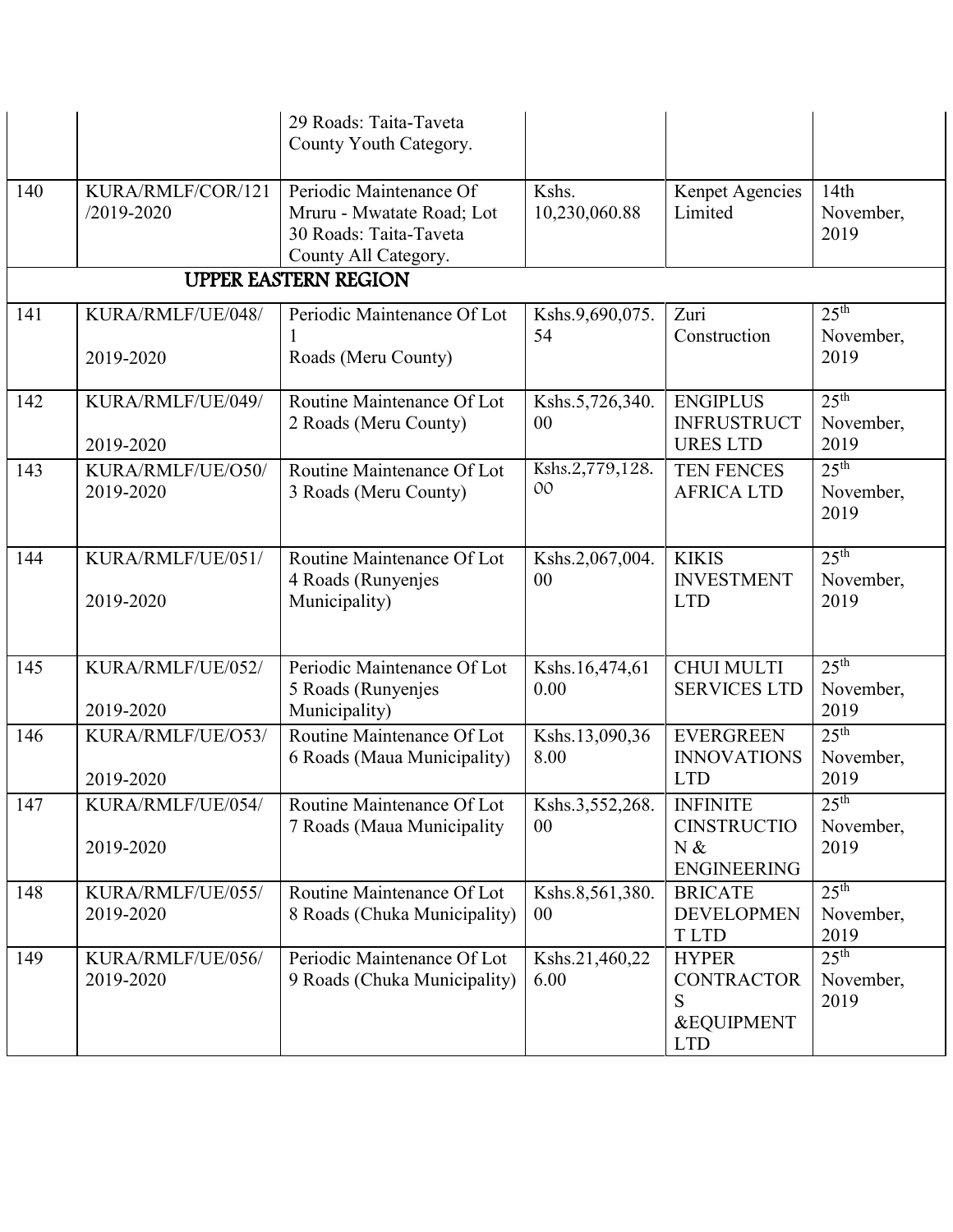| 150 | KURA/RMLF/UE/057/<br>2019-2020 | Periodic Maintenance Of Lot<br>10 Roads (Embu County)                                                                                                                                       | Kshs.29,270,15<br>0.80 | <b>KEVRAYS LTD</b>                                                   | $25^{\text{th}}$<br>November,<br>2019 |
|-----|--------------------------------|---------------------------------------------------------------------------------------------------------------------------------------------------------------------------------------------|------------------------|----------------------------------------------------------------------|---------------------------------------|
| 151 | KURA/RMLF/UE/O58/<br>2019-2020 | Routine Maintenance Of Lot<br>11 Roads (Embu County)                                                                                                                                        | Kshs.4,032,392.<br>00  | <b>EMIRISHOI</b><br>E.A CO. LTD                                      | 25 <sup>th</sup><br>November,<br>2019 |
| 152 | KURA/RMLF/UE/059/<br>2019-2020 | Routine Maintenance Of Lot<br>12 Roads (Isiolo County)                                                                                                                                      | Kshs.7,197,220.<br>00  | <b>BARETU</b><br><b>GENERAL</b><br><b>CONSTRUCTI</b><br>ON CO. LTD   | 25 <sup>th</sup><br>November,<br>2019 |
| 153 | KURA/RMLF/UE/060/<br>2019-2020 | Periodic Maintenance Of Lot<br>13 Roads (Isiolo County)                                                                                                                                     | Kshs.16,963,19<br>9.68 | <b>MORAKO</b><br><b>AFRICA</b><br><b>CONSTRUCTI</b><br><b>ON LTD</b> | 25 <sup>th</sup><br>November,<br>2019 |
| 154 | KURA/RMLF/UE/061/<br>2019-2020 | Routine Maintenance Of Lot<br>14 Roads (Marsabit County)                                                                                                                                    | Kshs.5,358,040.<br>00  | <b>PINE MESA</b><br><b>WORKS LTD</b>                                 | 25 <sup>th</sup><br>November,<br>2019 |
| 155 | KURA/RMLF/UE/062/<br>2019-2020 | Periodic Maintenance Of Lot<br>15 Roads (Marsabit<br>County)                                                                                                                                | Kshs.14,988,16<br>2.34 | <b>BARCHBARCH</b><br>$\Omega$<br><b>ENTERPRISES</b><br><b>LTD</b>    | 25 <sup>th</sup><br>November,<br>2019 |
|     | <b>CENTRAL REGION</b>          |                                                                                                                                                                                             |                        |                                                                      |                                       |
|     | KURA/RMLF/CE/079/<br>2019-2020 | Performance Based Routine<br>Maintenance of Lot 1 Roads<br>Kiamwathi-Gatitu,<br>Kamakwa - Nyeri (Mow -<br>Mortuary), Limumba &<br>Mugoya And Kamuyu-<br>Kinunga<br>Roads Nyeri Municipality | Kshs<br>29,334,313.00  | Silverscope<br>Limited                                               | 29 <sup>th</sup><br>November,<br>2019 |
| 156 | KURA/RMLF/CE/082/<br>2019-2020 | Routine Maintenance of Lot 4<br>Roads Kamakwa-Gatitu Road<br>Nyeri Municipality                                                                                                             | Kshs.<br>16,901,780.00 | Kianguta<br>Enterprises<br>Limited                                   | 29 <sup>th</sup><br>November,<br>2019 |
| 159 | KURA/RMLF/CE/083/<br>2019-2020 | Periodic Maintenance of Lot<br>5<br>Roads Nanyuki – Sweet<br>Waters<br>Road Nanyuki Municipality                                                                                            | Kshs.<br>21,082,478.00 | <b>Falcon Roads</b><br>Contractors<br>Limited                        | 29 <sup>th</sup><br>November,<br>2019 |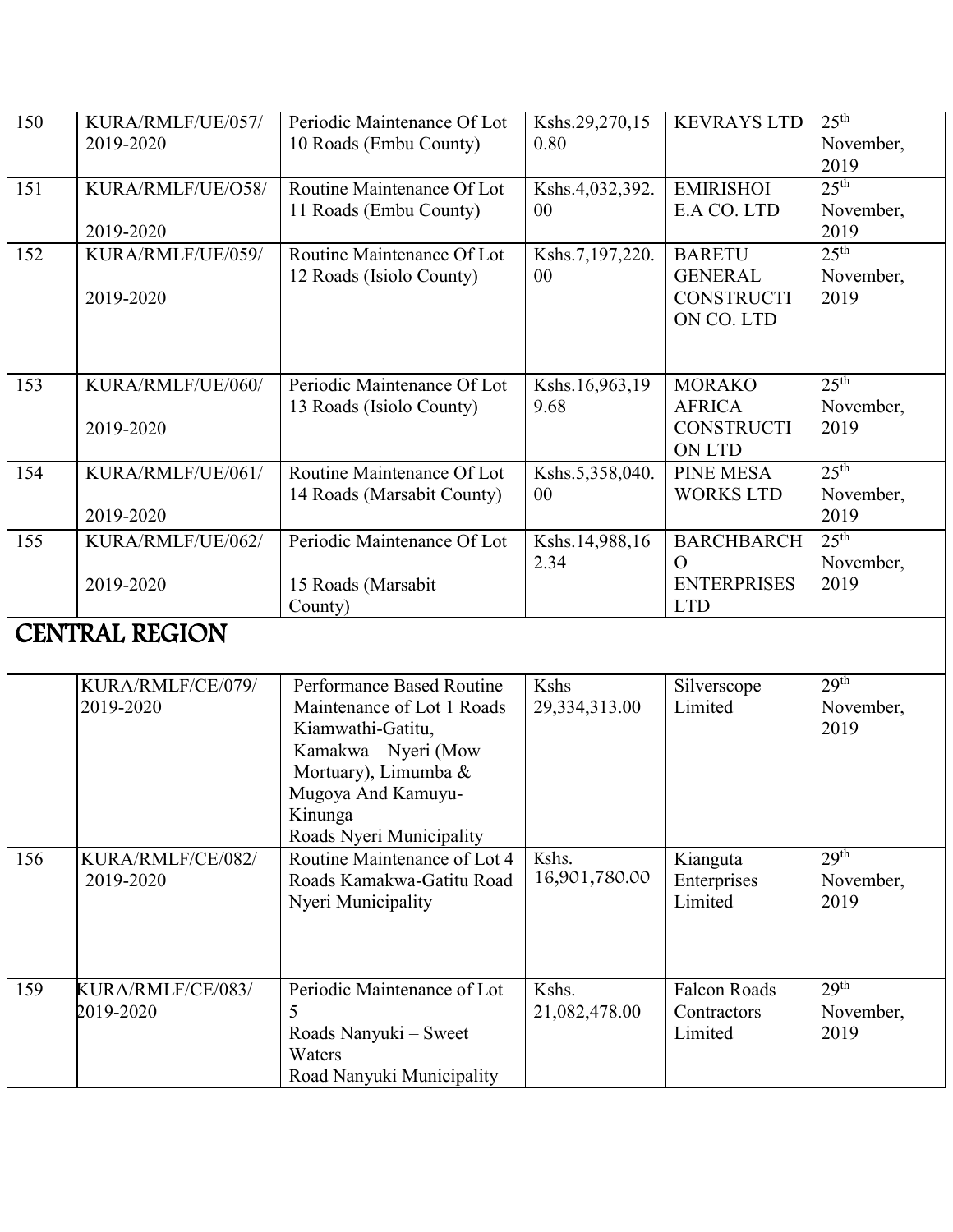| 160 | KURA/RMLF/CE/084/<br>2019-2020 | Periodic Maintenance Of Lot<br>6<br>Roads Access to Neema<br>Barracks - A2 Road And<br>Nanyuki Sweeet Waters Road<br>Nanyuki Municipality                                                                                                                                   | Kshs.<br>13,670,275.20 | Lojom General<br>Contractors<br>Limited            | 29 <sup>th</sup><br>November,<br>2019 |
|-----|--------------------------------|-----------------------------------------------------------------------------------------------------------------------------------------------------------------------------------------------------------------------------------------------------------------------------|------------------------|----------------------------------------------------|---------------------------------------|
| 161 | KURA/RMLF/CE/085/20<br>19-2020 | Performance Based Routine<br>Maintenance of Lot 7 Roads<br><b>B27-Behind Barclays</b><br>Bank-B27 Town Loop Road<br>$\&$<br>B27-Kcb Bank & Garden-<br><b>B27</b><br>Town Loop Roads,<br>Kerugoya-Kangaita &<br>Kivingo<br>Kerugoya-Dcs Office Road<br>Kerugoya Municipality | Kshs.<br>8,205,898.00  | Landbits<br>Management<br>Limited                  | 29 <sup>th</sup><br>November,<br>2019 |
| 162 | KURA/RMLF/CE/086/<br>2019-2020 | Periodic Maintenance Of Lot<br>8<br>Roads Kivingo - Mukinduri<br>Road Kerugoya<br>Municipality                                                                                                                                                                              | Kshs.<br>15,356,254.00 | Infinite<br>Construction<br>Engineering Co.<br>Ltd | 29 <sup>th</sup><br>November,<br>2019 |
| 163 | KURA/RMLF/CE/087/<br>2019-2020 | Performance Based Routine<br>Maintenance of Lot 9 Roads<br>Murang'a - Kambirwa<br>Road Murang'a Municipality                                                                                                                                                                | Kshs.<br>15,880,516.00 | Hedge Limited                                      | 29 <sup>th</sup><br>November,<br>2019 |
| 164 | KURA/RMLF/CE/088/<br>2019-2020 | Periodic Maintenance of Lot<br>10 Roads Law Courts<br>Murang'a-Vidhu Primary-<br>Mortuary Roads Kerugoya<br>Municipality                                                                                                                                                    | Kshs.<br>15,740,968.00 | Dysmar<br><b>Engineering Ltd</b>                   | 29 <sup>th</sup><br>November,<br>2019 |
| 165 | KURA/RMLF/CE/089/<br>2019-2020 | Periodic Maintenance of Lot<br>11 Roads A3-Cbd<br>(Workshop<br>Road) -Section 9 Road<br>Thika Municipality                                                                                                                                                                  | Kshs.<br>15,450,707.00 | Kateliz<br>Company<br>Limited                      | 29 <sup>th</sup><br>November,<br>2019 |
| 166 | KURA/RMLF/CE/090/<br>2019-2020 | Periodic Maintenance of Lot<br>12 Roads Broadways-Cbd<br>(General Kago) Road<br>Thika Municipality                                                                                                                                                                          | Kshs.<br>10,661,966.00 | Eduna East<br>Africa Limited                       | 29 <sup>th</sup><br>November,<br>2019 |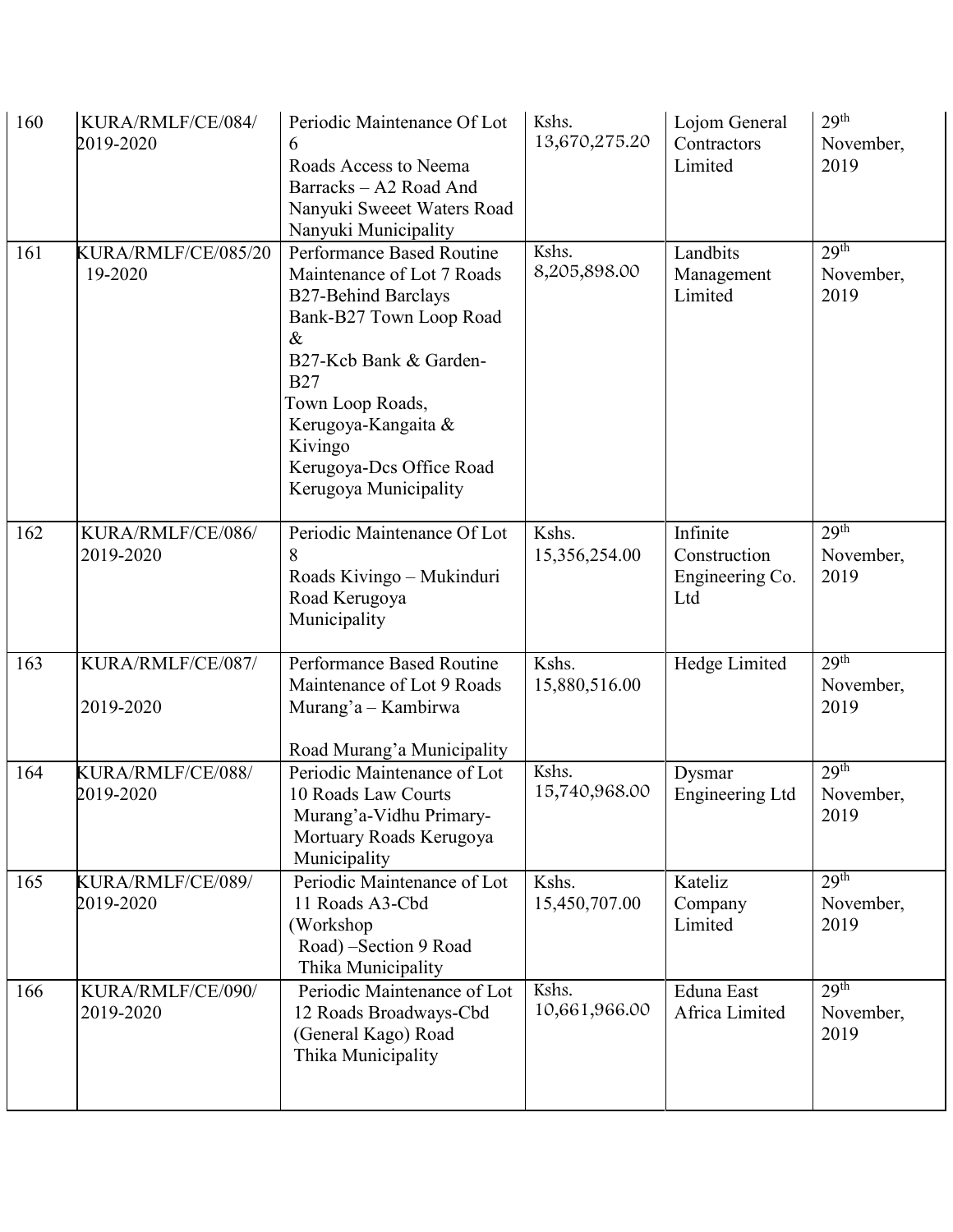| 167 | KURA/RMLF/CE/091/<br>2019-2020 | Periodic Maintenance Of Lot<br>13 Roads Thika-Trikha Girls<br>Secondary School &<br>Mwangaza Primary School<br>Road Thika Municipality | Kshs.<br>19,520,857.00   | Morako Africa<br>Construction<br>Limited | 29 <sup>th</sup><br>November,<br>2019 |
|-----|--------------------------------|----------------------------------------------------------------------------------------------------------------------------------------|--------------------------|------------------------------------------|---------------------------------------|
|     | <b>SOUTH RIFT REGION</b>       |                                                                                                                                        |                          |                                          |                                       |
| 168 | KURA/RMLF/SR/063<br>2019/2020  | Periodic Maintenance of Lot<br>Roads In Nakuru Town                                                                                    | Ksh.17,140,160.<br>00    | Vaniax<br>Development<br>Ltd             | 29 <sup>th</sup><br>November,<br>2019 |
| 169 | KURA/RMLF/SR/064<br>2019/2020  | Routine Maintenance of<br>Nakuru Town Roads-Lot2                                                                                       | Kshs<br>22,159,654.00    | Musden<br>Enterprises Ltd                | 29 <sup>th</sup><br>November,<br>2019 |
| 170 | KURA/RMLF/SR/065<br>2019/2020  | Routine Maintenance of<br>Nakuru Town Roads Lot 3                                                                                      | Kshs<br>10,539,992.00    | Eduna<br><b>Enterprises Ltd</b>          | 29 <sup>th</sup><br>November,<br>2019 |
| 171 | KURA/RMLF/SR/067<br>/2019-2020 | Routine Maintenance of<br>Nakuru Town Road Lot 5                                                                                       | Kshs<br>20,366,468.00    | Infratech<br><b>Engineering Ltd</b>      | 29 <sup>th</sup><br>November,<br>2019 |
| 172 | KURA/RMLF/SR/068/2<br>019-2020 | Periodic Maintenance of<br>Nakuru Town Road Lot 6                                                                                      | Kshs.<br>21, 180, 648.00 | Endokway<br>Services Ltd                 | 29 <sup>th</sup><br>November,<br>2019 |
| 173 | KURA/RMLF/SR/070/2<br>019-2020 | Routine Maintenance of<br>Kenyatta Avenue And Mama<br>Ngina Roads in Naivasha Lot<br>8y                                                | Kshs<br>22,897,240.00    | Kevrays<br>Limited,                      | 11 <sup>th</sup><br>November,<br>2019 |
| 174 | KURA/RMLF/SR/071/2<br>019-2020 | Routine Maintenance of<br>Mbaria Kanui and Other<br>Naivasha Cbd Roads Lot 9                                                           | Kshs.19,227,87<br>0.00   | Saibaba Ltd                              | 11 <sup>th</sup><br>November,<br>2019 |
| 175 | KURA/RMLF/SR/076/2<br>019-2020 | Periodic Maintenance of<br>Malaral Town Lot 14 Pwd                                                                                     | Kshs.<br>21,973,996.00   | Dymetrics (K)<br>Ltd,                    | 11 <sup>th</sup><br>November,<br>2019 |